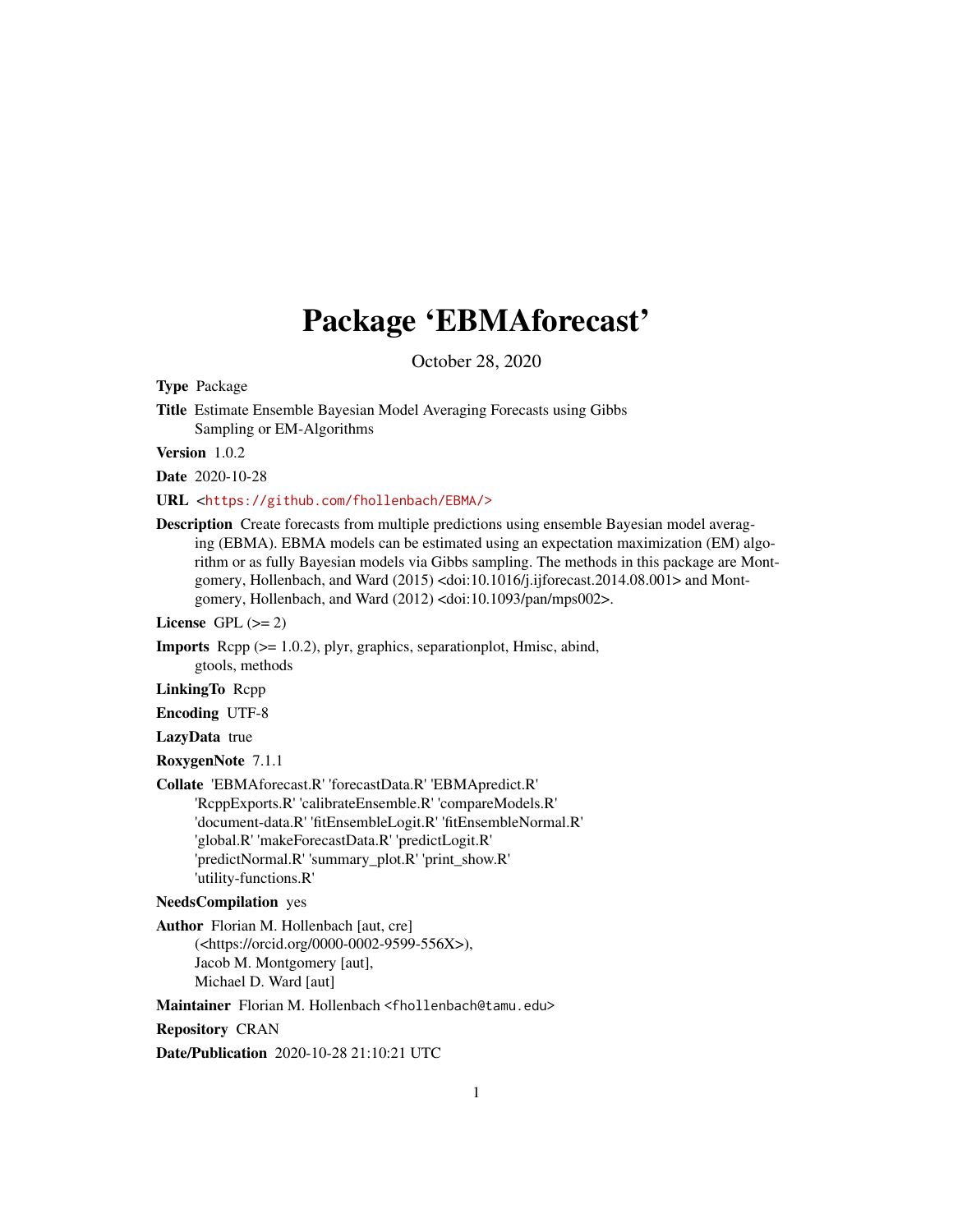## <span id="page-1-0"></span>R topics documented:

| Index |  |
|-------|--|
|       |  |

# calibrateEnsemble *Calibrate an ensemble Bayesian Model Averaging model*

#### Description

This function calibrates an EBMA model based on out-of-sample performance in the calibration period. Given a dependent variable and calibration-sample predictions from multiple component forecast models in the ForecastData, the calibrateEnsemble function fits an ensemble BMA mixture model. The weights assigned to each model are derived from the individual model's performance in the calibration period. Missing observations are allowed in the calibration period, however models with missing observations are penalized. When missing observations are prevalent in the calibration set, the EM algorithm or gibbs sampler is adjusted and model paprameters are estimated by maximizing a renormalized partial expected complete-data log-likelihood (Fraley et al. 2010).

#### Usage

```
calibrateEnsemble(
  .forecastData = new("ForecastData"),
 exp = 1,
  tol = sqrt(.Machine$double.eps),
 maxIter = 1e+06,
 model = "logit",
 method = "EM",predType = "posteriorMedian",
 useModelParams = TRUE,
 W = rep(1/dim(.forecastData@predCalibration)[2],dim(.forecastData@predCalibration)[2]),
  const = 0,
 modelPriors = rep(1, dim(.forecastData@predCalibration)[2]),
  iterations = 40000,
 burns = 20000,
```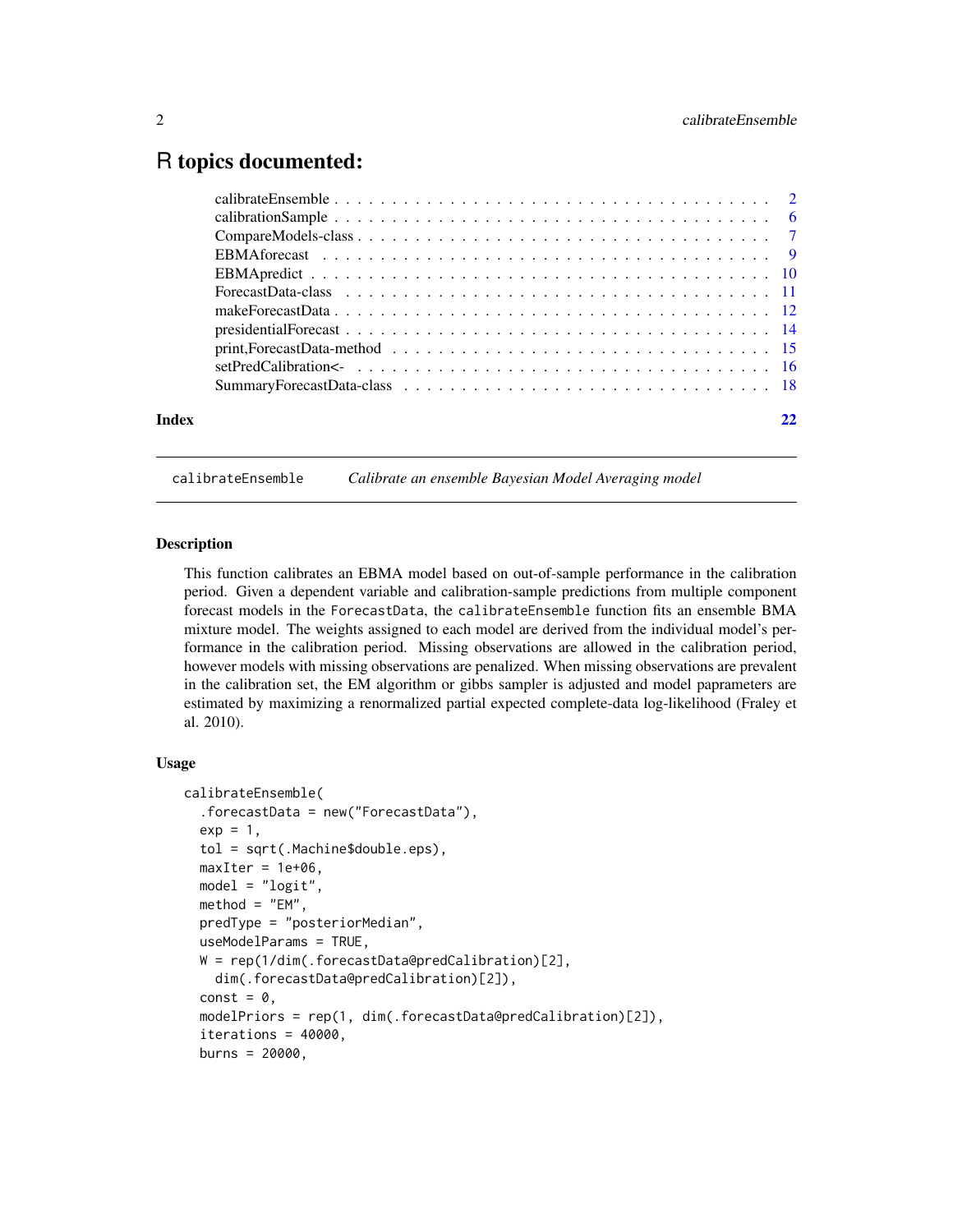```
thinning = 20,
  ...
\lambda## S4 method for signature 'ForecastData'
calibrateEnsemble(
  .forecastData = new("ForecastData"),
 exp = 1,
  tol = sqrt(.Machine$double.eps),
 maxIter = 1e+06,model = "logit",
 method = "EM",predType = "posteriorMean",
 useModelParams = TRUE,
 W = rep(1/dim(.forecastData@predCalibration)[2],
   dim(.forecastData@predCalibration)[2]),
  const = \theta,
 modelPriors = rep(1, dim(.forecastData@predCalibration)[2]),
  iterations = 40000,
 burns = 20000,
  thinning = 20,
  ...
\mathcal{L}
```
## Arguments

| An object of class 'ForecastData' that will be used to calibrate the model.                                                                                                                                                                                                                                                                                              |
|--------------------------------------------------------------------------------------------------------------------------------------------------------------------------------------------------------------------------------------------------------------------------------------------------------------------------------------------------------------------------|
| The exponential shrinkage term. Forecasts are raised to the $(1/\exp)$ power on the<br>logit scale for the purposes of bias reduction. The default value is exp=3.                                                                                                                                                                                                       |
| Tolerance for improvements in the log-likelihood before the EM algorithm will<br>stop optimization. The default is $tol = 0.01$ , which is somewhat high. Re-<br>searchers may wish to reduce this by an order of magnitude for final model<br>estimation.                                                                                                               |
| The maximum number of iterations the EM algorithm will run before stopping<br>automatically. The default is maxIter=10000.                                                                                                                                                                                                                                               |
| The model type that should be used given the type of data that is being predicted<br>(i.e., normal, binary, etc.).                                                                                                                                                                                                                                                       |
| The estimation method used. It takes either an EM or gibbs as an argument.                                                                                                                                                                                                                                                                                               |
| The prediction type used for the gibbs sampling EBMA model, user can choose<br>either posteriorMedian or posteriorMean (default). Model performance statis-<br>tics are based on the posterior median or mean forecast. Note that the poste-<br>rior median forecast is not equal to the forecast based on the median posterior<br>weight. EM predictions based on mean. |
| useModelParams If "TRUE" individual model predictions are transformed based on logit models.<br>If "FALSE" all models' parameters will be set to 0 and 1.                                                                                                                                                                                                                |
| A vector or matrix of initial model weights. If unspecified, each model will<br>receive weight equal to 1/number of Models                                                                                                                                                                                                                                               |
|                                                                                                                                                                                                                                                                                                                                                                          |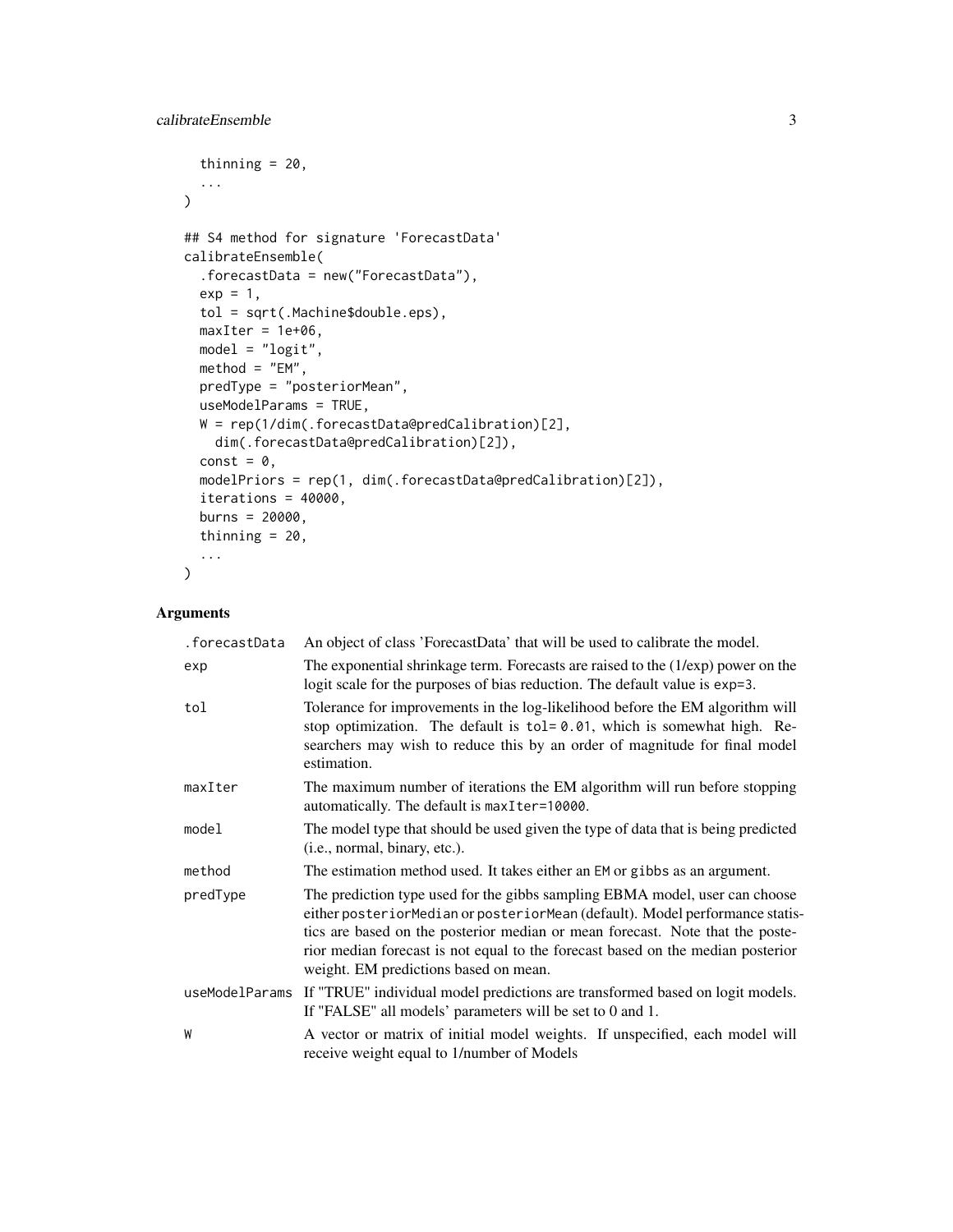| const       | User provided "wisdom of crowds" parameter, serves as minimum model weight<br>for all models. Default = $0$ . Only used in model estimated using EM.           |
|-------------|----------------------------------------------------------------------------------------------------------------------------------------------------------------|
| modelPriors | User provided vector of Dirichlet prior for each of the models. Only used in<br>normal model estimated with gibbs sampling. Default prior is 1 for each model. |
| iterations  | The number of iterations for the Bayesian model. Default = $40000$ .                                                                                           |
| burns       | The burn in for the Gibbs sampler. Default $= 20000$ .                                                                                                         |
| thinning    | How much the Gibbs sampler is thinned. Default $= 20$ .                                                                                                        |
| $\cdots$    | Not implemented                                                                                                                                                |

## Value

Returns a data of class 'FDatFitLogit' or FDatFitNormal, a subclass of 'ForecastData', with the following slots

predCalibration

|                    | A matrix containing the predictions of all component models and the EBMA<br>model for all observations in the calibration period. Under gibbs sampling, the<br>EBMA prediction is either the median or mean of the posterior predictive distri-<br>bution, depending on the predType setting. |
|--------------------|-----------------------------------------------------------------------------------------------------------------------------------------------------------------------------------------------------------------------------------------------------------------------------------------------|
| predTest           | A matrix containing the predictions of all component models and the EBMA<br>model for all observations in the test period. Under gibbs sampling, the EBMA<br>prediction is either the median or mean of the posterior predictive distribution,<br>depending on the predType setting.          |
| outcomeCalibration |                                                                                                                                                                                                                                                                                               |
|                    | A vector containing the true values of the dependent variable for all observations<br>in the calibration period.                                                                                                                                                                              |
| outcomeTest        | An optional vector containing the true values of the dependent variable for all<br>observations in the test period.                                                                                                                                                                           |
| modelNames         | A character vector containing the names of all component models. If no model<br>names are specified, names will be assigned automatically.                                                                                                                                                    |
| modelWeights       | A vector containing model weights assigned to each model. When the gibbs<br>sampler is used, this slot contains either the median or mean of the posterior<br>weights, depending on the predType setting.                                                                                     |
| modelParams        | The parameters for the individual logit models that transform the component<br>models.                                                                                                                                                                                                        |
| useModelParams     | Indicator whether model parameters for transformation were estimated or not.                                                                                                                                                                                                                  |
| logLik             | The final log-likelihood for the calibrated EBMA model. Empty for estimations<br>using the gibbs sampler.                                                                                                                                                                                     |
| exp                | The exponential shrinkage term.                                                                                                                                                                                                                                                               |
| tol                | Tolerance for improvements in the log-likelihood before the EM algorithm will<br>stop optimization.                                                                                                                                                                                           |
| maxIter            | The maximum number of iterations the EM algorithm will run before stopping<br>automatically.                                                                                                                                                                                                  |
| method             | The estimation method used.                                                                                                                                                                                                                                                                   |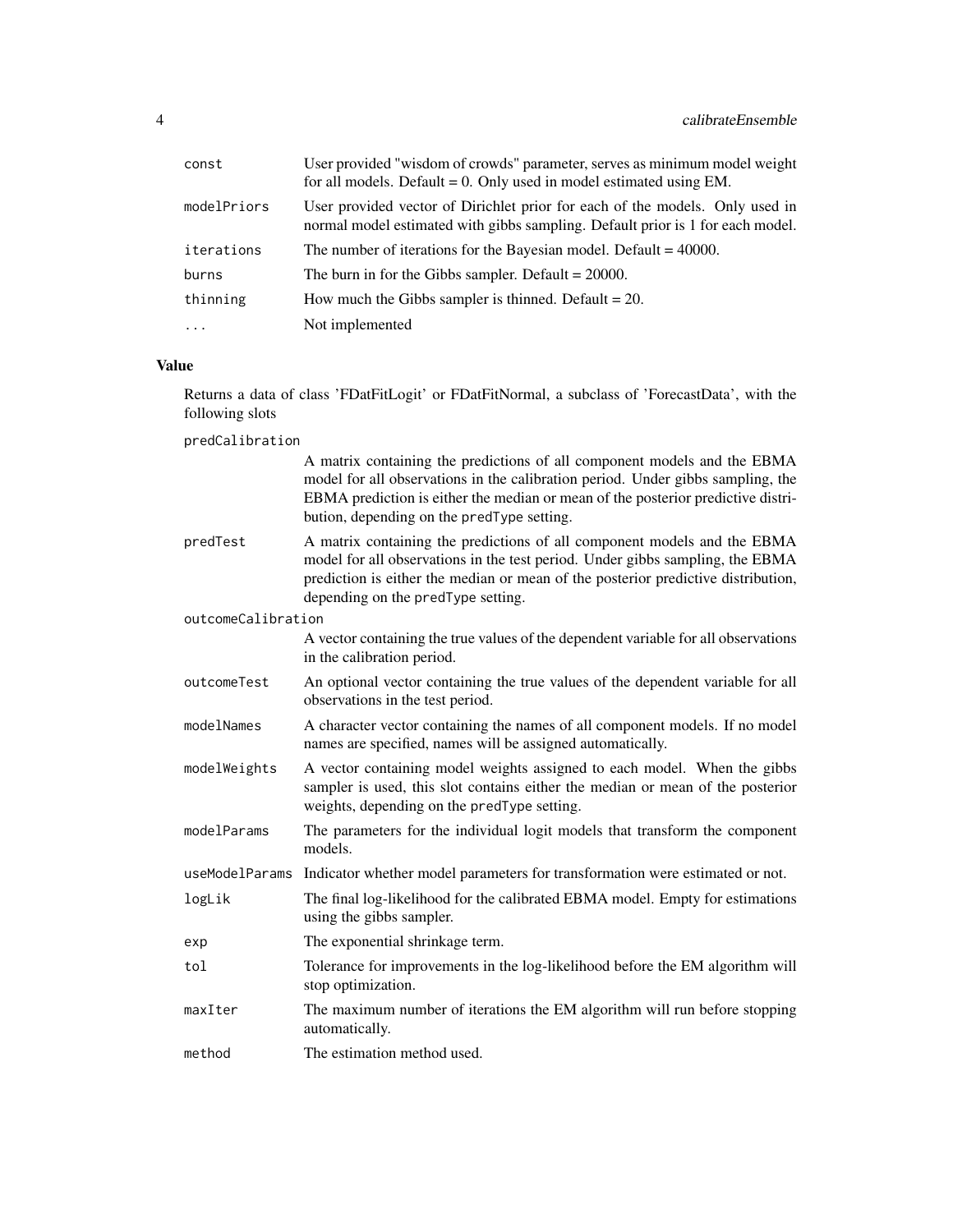## calibrateEnsemble 5

| iter                     | Number of iterations run in the EM algorithm. Empty for estimations using the<br>gibbs sampler.                                                                                                                  |  |
|--------------------------|------------------------------------------------------------------------------------------------------------------------------------------------------------------------------------------------------------------|--|
| call                     | The actual call used to create the object.                                                                                                                                                                       |  |
| posteriorWeights         |                                                                                                                                                                                                                  |  |
|                          | A matrix of the full posterior model weights from model calibration. Rows are<br>the observations in the calibration period, columns are the saved iterations of the<br>gibbs sampler. Empty for EM estimations. |  |
| posteriorPredCalibration |                                                                                                                                                                                                                  |  |
|                          | A matrix of the posterior predictive distribution for observations in the cali-<br>bration period, based on the full posterior of model weights. Empty for EM<br>estimations.                                    |  |
| posteriorPredTest        |                                                                                                                                                                                                                  |  |

A matrix of the posterior predictive distribution for observations in the test period, based on the full posterior of model weights. Empty for EM estimations.

#### Author(s)

Michael D. Ward <<michael.d.ward@duke.edu>> and Jacob M. Montgomery <<jacob.montgomery@wustl.edu>> and Florian M. Hollenbach <<florian.hollenbach@tamu.edu>>

## References

Montgomery, Jacob M., Florian M. Hollenbach and Michael D. Ward. (2012). Improving Predictions Using Ensemble Bayesian Model Averaging. *Political Analysis*. 20: 271-291.

Raftery, A. E., T. Gneiting, F. Balabdaoui and M. Polakowski. (2005). Using Bayesian Model Averaging to calibrate forecast ensembles. *Monthly Weather Review*. 133:1155–1174.

Sloughter, J. M., A. E. Raftery, T. Gneiting and C. Fraley. (2007). Probabilistic quantitative precipitation forecasting using Bayesian model averaging. *Monthly Weather Review*. 135:3209–3220.

Fraley, C., A. E. Raftery, T. Gneiting. (2010). Calibrating Multi-Model Forecast Ensembles with Exchangeable and Missing Members using Bayesian Model Averaging. *Monthly Weather Review*. 138:190–202.

Sloughter, J. M., T. Gneiting and A. E. Raftery. (2010). Probabilistic wind speed forecasting using ensembles and Bayesian model averaging. *Journal of the American Statistical Association*. 105:25– 35.

Fraley, C., A. E. Raftery, and T. Gneiting. (2010). Calibrating multimodel forecast ensembles with exchangeable and missing members using Bayesian model averaging. *Monthly Weather Review*. 138:190–202.

## Examples

## Not run: data(calibrationSample)

data(testSample)

this.ForecastData <- makeForecastData(.predCalibration=calibrationSample[,c("LMER", "SAE", "GLM")], .outcomeCalibration=calibrationSample[,"Insurgency"],.predTest=testSample[,c("LMER", "SAE", "GLM")],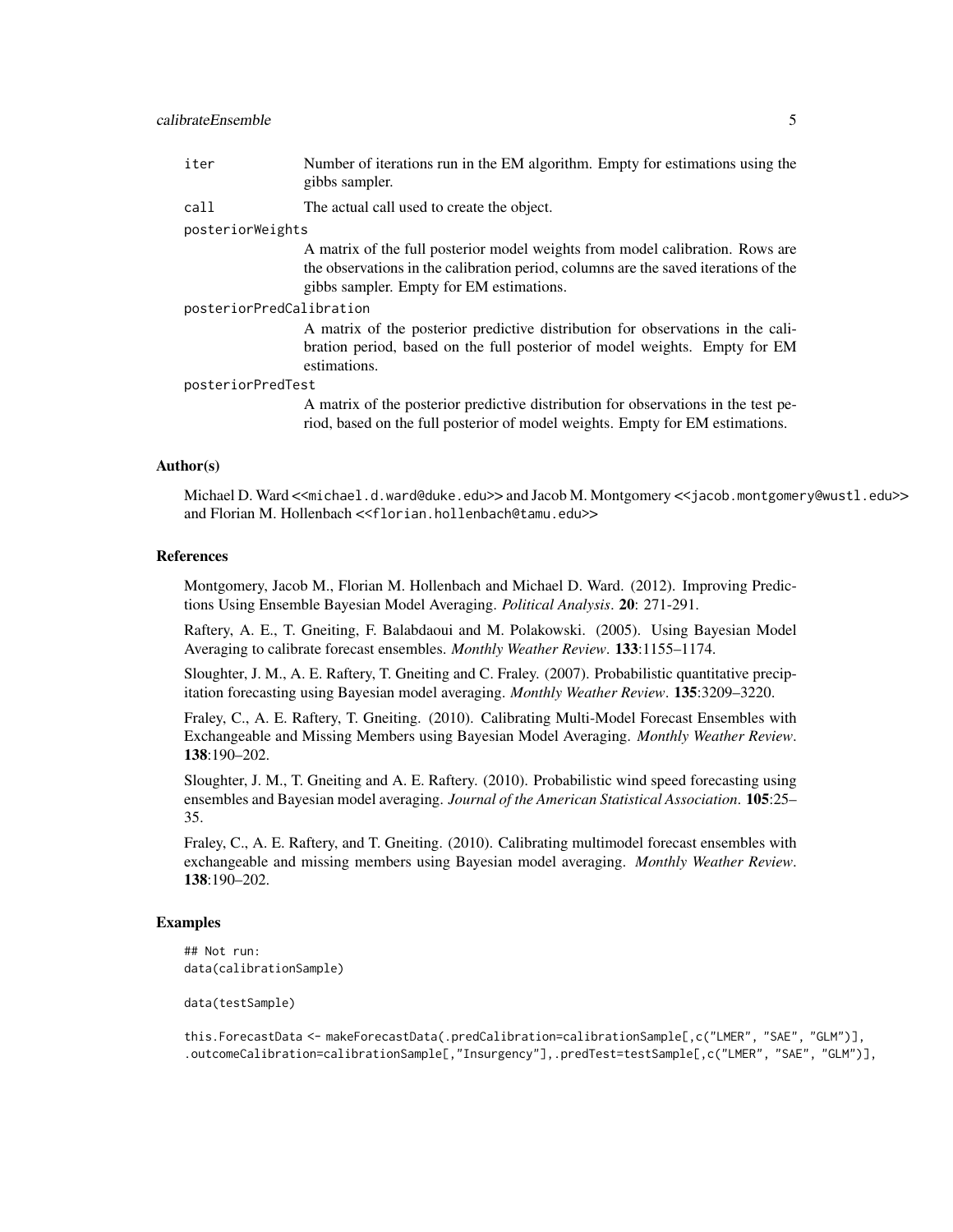```
.outcomeTest=testSample[,"Insurgency"], .modelNames=c("LMER", "SAE", "GLM"))
initW \leq rep(1/3,3)
this.ensemble.em <- calibrateEnsemble(this.ForecastData, model="logit", tol=0.001)
this.ensemble.gibbs <- calibrateEnsemble(this.ForecastData, model="logit", method = "gibbs")
## End(Not run)
```
calibrationSample *Sample data Insurgency Predictions*

## Description

This includes the data for the predictions of insurgencies in 29 countries for 2010.

#### Usage

calibrationSample

testSample

#### Format

An object of class matrix (inherits from array) with 696 rows and 4 columns.

An object of class matrix (inherits from array) with 348 rows and 4 columns.

#### Details

The predictions included in the dataset are:

- LMER Predictions from a generalized linear mixed effects model using a logistic link function and including a randomeffects term for lagged GDP per capita and the lagged number of conflictual events involving the United States in the country of interest.
- SAE Predictions from a one model developed as part of the ICEWS project and was designed by Strategic Analysis Enterprises.
- GLM Predictions from a crude logistic model that includes only population size, GDP growth (both lagged 3 months), the number of minority groups at risk in the country, and a measure of anocracy supplied in the Polity IV data set.

More detail about each model can be found in Mongomery et al. (2012)

#### References

Montgomery, Jacob M., Florian M. Hollenbach and Michael D. Ward. (2012). Improving Predictions Using Ensemble Bayesian Model Averaging. *Political Analysis*. 20: 271-291.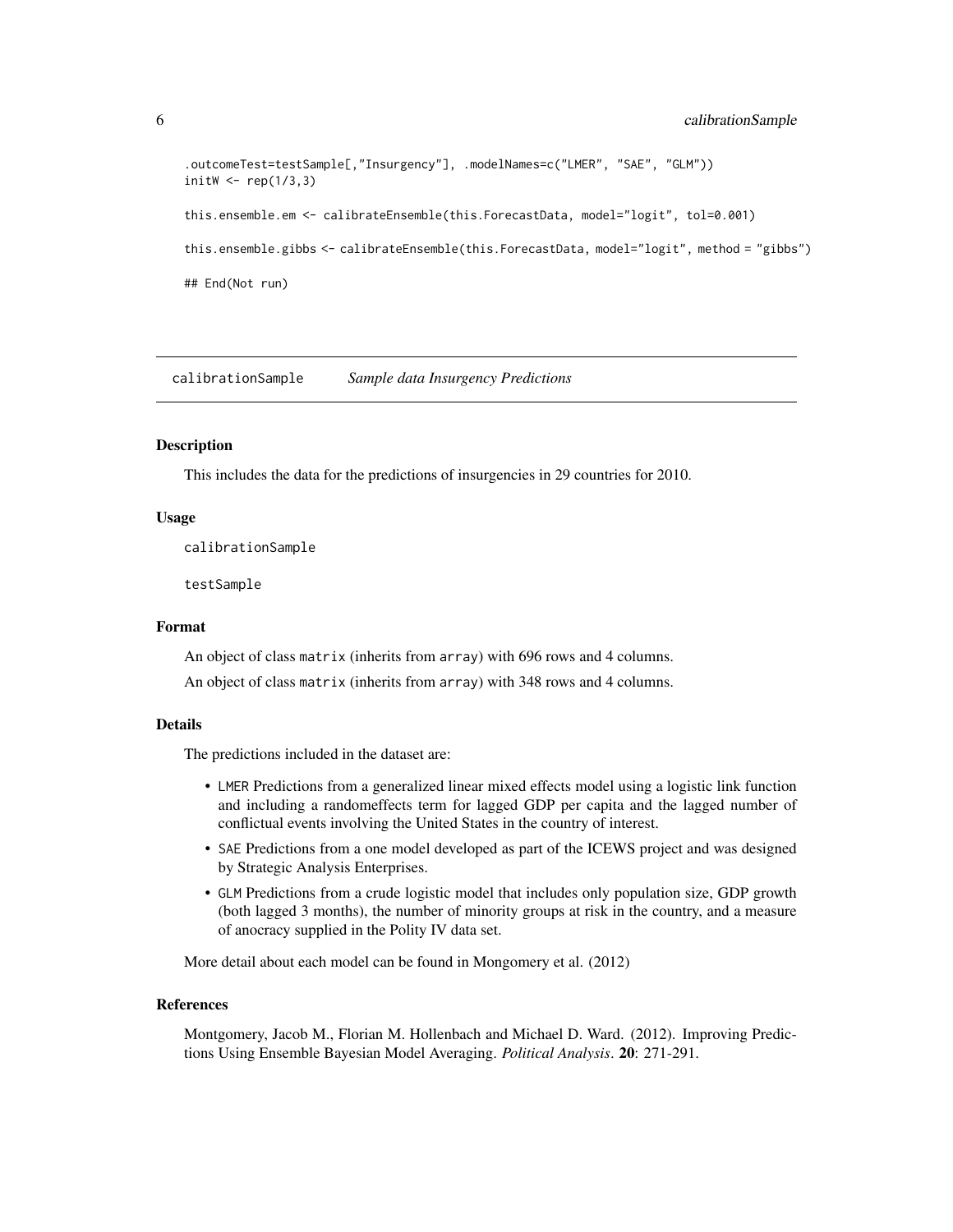## <span id="page-6-0"></span>CompareModels-class 7

#### Examples

```
## Not run:
data(calibrationSample)
data(testSample)
this.ForecastData <- makeForecastData(.predCalibration=calibrationSample[,c("LMER", "SAE", "GLM")],
.outcomeCalibration=calibrationSample[,"Insurgency"],.predTest=testSample[,c("LMER", "SAE", "GLM")],
.outcomeTest=testSample[,"Insurgency"], .modelNames=c("LMER", "SAE", "GLM"))
initW \leq rep(1/3,3)
this.ensemble.em <- calibrateEnsemble(this.ForecastData, model="logit", tol=0.001)
this.ensemble.gibbs <- calibrateEnsemble(this.ForecastData, model="logit", method = "gibbs")
## End(Not run)
```
CompareModels-class *Function for comparing multiple models based on predictive performance*

#### Description

This function produces statistics to compare the predictive performance of the different models component models, as well as for the EBMA model itself, for either the calibration or the test period. It currently calculates the area under the ROC (auc), the brier score, the percent of observations predicted correctly (percCorrect), as well as the proportional reduction in error compared to some baseline model (pre) for binary models. For models with normally distributed outcomes the CompareModels function can be used to calculate the root mean squared error (rmse) as well as the mean absolute error (mae).

#### Usage

```
compareModels(
  .forecastData,
  .period = "calibration",
  .fitStatistics = c("brier", "auc", "perCorrect", "pre"),
  .threshold = 0.5,
  .baseModel = 0,
  ...
)
## S4 method for signature 'ForecastData'
compareModels(.forecastData, .period, .fitStatistics, .threshold, .baseModel)
```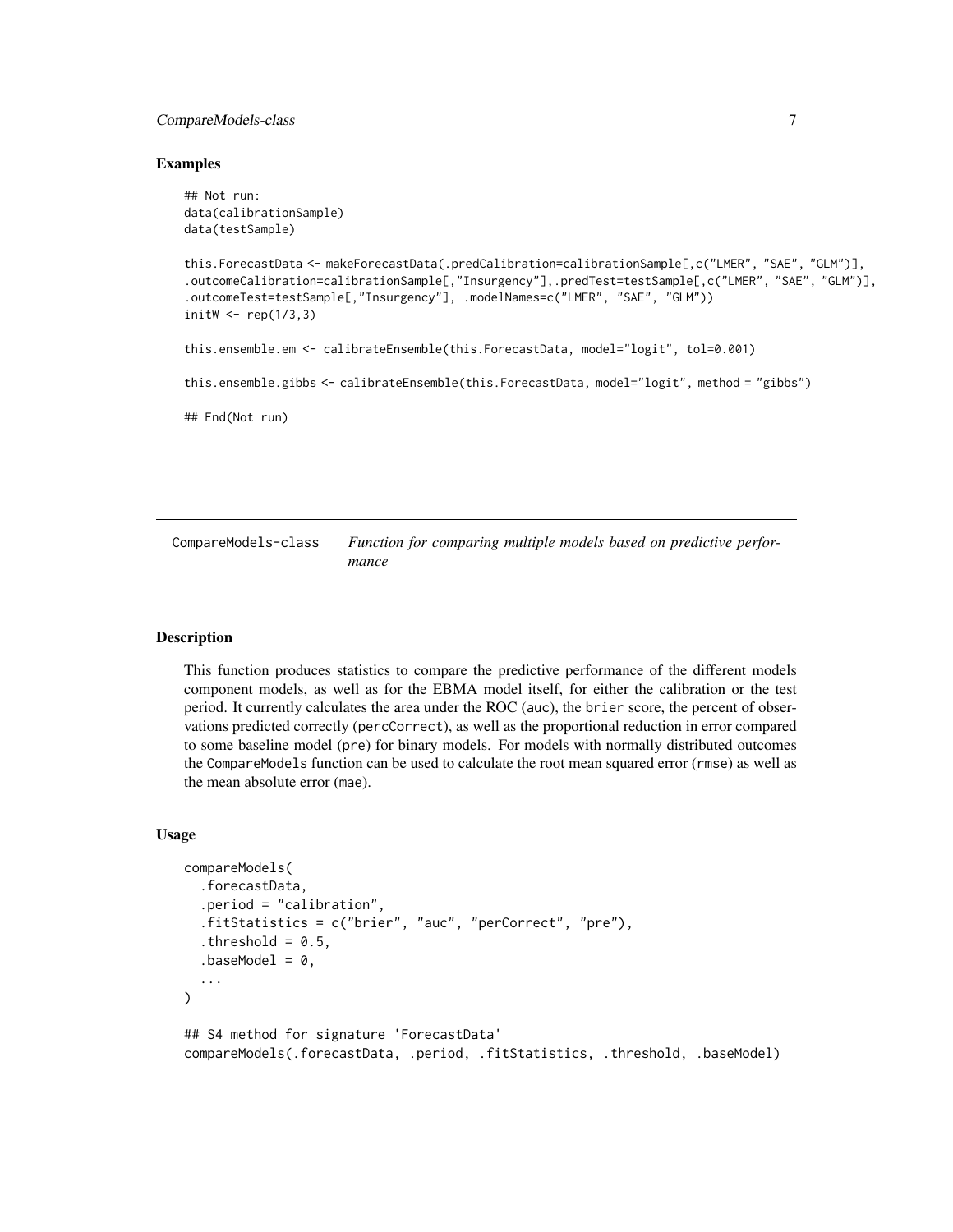## Arguments

| .forecastData | An object of class 'ForecastData'.                                                                                                                                                               |
|---------------|--------------------------------------------------------------------------------------------------------------------------------------------------------------------------------------------------|
| .period       | Can take value of "calibration" or "test" and indicates the period for which the<br>test statistics should be calculated.                                                                        |
|               | . fitStatistics A vector naming statistics that should be calculated. Possible values include<br>"auc", "brier", "percCorrect", "pre" for logit models and "mae", "rsme" for nor-<br>mal models. |
| .threshold    | The threshold used to calculate when a "positive" prediction is made by the<br>model for binary dependent variables.                                                                             |
| .baseModel    | Vector containing predictions used to calculate proportional reduction of error<br>("pre").                                                                                                      |
| $\ddots$      | Not implemented                                                                                                                                                                                  |

## Value

A data object of the class 'CompareModels' with the following slots:

| fitStatistics | The output of the fit statistics for each model.                                            |
|---------------|---------------------------------------------------------------------------------------------|
| period        | The period, "calibration" or "test", for which the statistics were calculated.              |
| threshold     | The threshold used to calculate when a "positive" prediction is made by the<br>model.       |
| baseModel     | Vector containing predictions used to calculate proportional reduction of error<br>("pre"). |

## Author(s)

Michael D. Ward <<michael.d.ward@duke.edu>> and Jacob M. Montgomery <<jacob.montgomery@wustl.edu>> and Florian M. Hollenbach <<florian.hollenbach@tamu.edu>>

## References

Montgomery, Jacob M., Florian M. Hollenbach and Michael D. Ward. (2012). Improving Predictions Using Ensemble Bayesian Model Averaging. *Political Analysis*. 20: 271-291.

## See Also

ensembleBMA, other functions

## Examples

## Not run: data(calibrationSample)

```
data(testSample)
```

```
this.ForecastData <- makeForecastData(.predCalibration=calibrationSample[,c("LMER", "SAE", "GLM")],
.outcomeCalibration=calibrationSample[,"Insurgency"],.predTest=testSample[,c("LMER", "SAE", "GLM")],
.outcomeTest=testSample[,"Insurgency"], .modelNames=c("LMER", "SAE", "GLM"))
```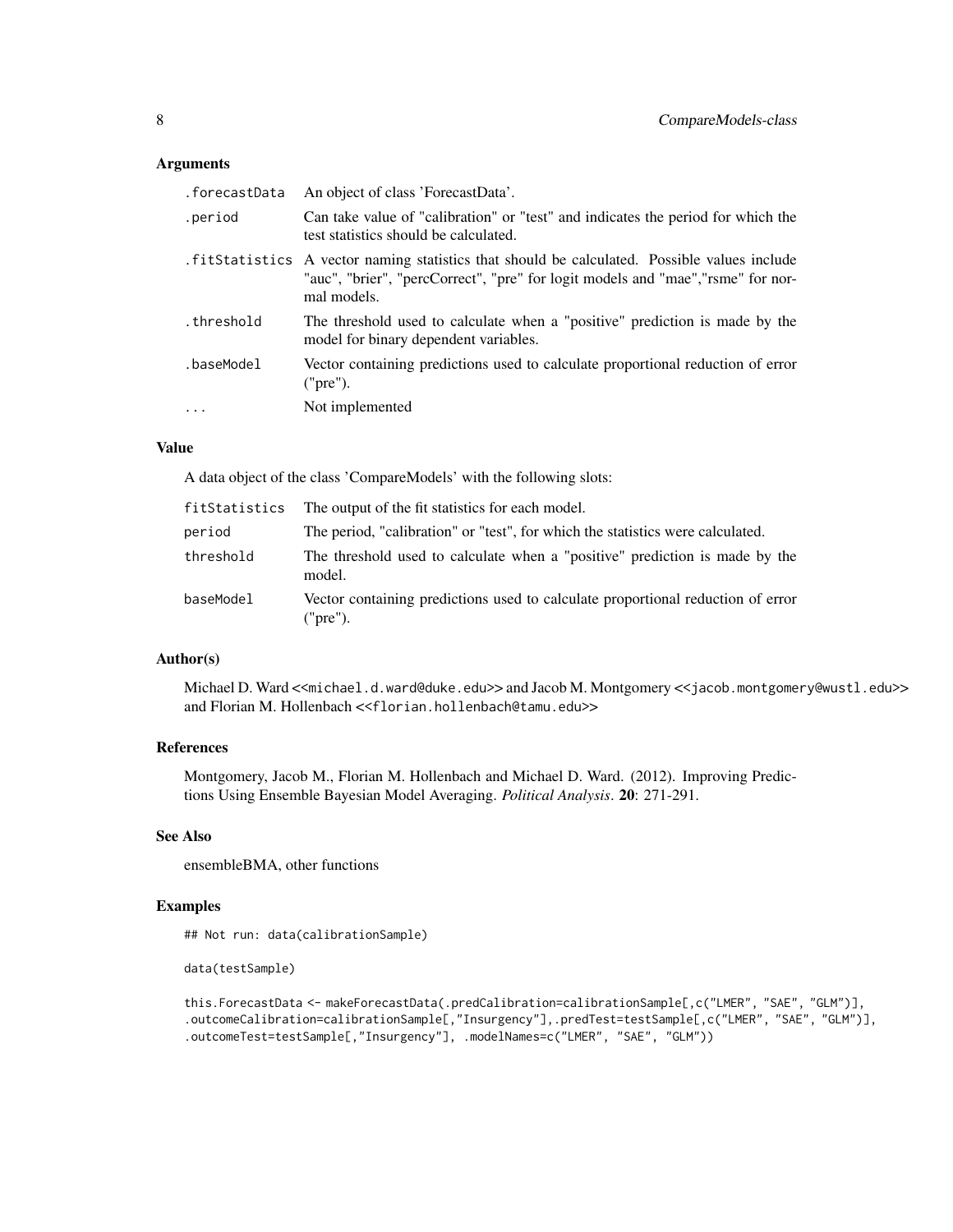## <span id="page-8-0"></span>EBMAforecast 9

```
this.ensemble <- calibrateEnsemble(this.ForecastData, model="logit", tol=0.001, exp=3)
compareModels(this.ensemble,"calibration")
compareModels(this.ensemble,"test")
## End(Not run)
```
EBMAforecast *EBMAforecast*

#### Description

The EBMAforecast package allows users to increase the accuracy of forecasting models by pooling multiple component forecasts to generate ensemble forecasts. It includes functions to fit an ensemble Bayesian model averaging (EBMA) model using in-sample predictions, generate ensemble out-of-sample predictions, and create useful data visualizations. Currently, the package can only handle dichotomous outcomes or those with normally distributed errors. Missing observation are allowed in the calibration set, but models with many predictions missing are penalized. EBMA models can be estimated using an EM algorithm or via gibbs sampling.

#### Author(s)

Michael D. Ward <<michael.d.ward@duke.edu>> and Jacob M. Montgomery <<jacob.montgomery@wustl.edu>> and Florian M. Hollenbach <<florian.hollenbach@tamu.edu>>

## References

Montgomery, Jacob M., Florian M. Hollenbach and Michael D. Ward. (2015). Calibrating ensemble forecasting models with sparse data in the social sciences. *International Journal of Forecasting*. 31:930–942.

Montgomery, Jacob M., Florian M. Hollenbach and Michael D. Ward. (2012). Improving Predictions Using Ensemble Bayesian Model Averaging. *Political Analysis*. 20: 271-291.

Raftery, A. E., T. Gneiting, F. Balabdaoui and M. Polakowski. (2005). Using Bayesian Model Averaging to calibrate forecast ensembles. *Monthly Weather Review*. 133:1155–1174.

Sloughter, J. M., A. E. Raftery, T. Gneiting and C. Fraley. (2007). Probabilistic quantitative precipitation forecasting using Bayesian model averaging. *Monthly Weather Review*. 135:3209–3220.

Fraley, C., A. E. Raftery, T. Gneiting. (2010). Calibrating Multi-Model Forecast Ensembles with Exchangeable and Missing Members using Bayesian Model Averaging. *Monthly Weather Review*. 138:190–202.

Sloughter, J. M., T. Gneiting and A. E. Raftery. (2010). Probabilistic wind speed forecasting using ensembles and Bayesian model averaging. *Journal of the American Statistical Association*. 105:25– 35.

Fraley, C., A. E. Raftery, and T. Gneiting. (2010). Calibrating multimodel forecast ensembles with exchangeable and missing members using Bayesian model averaging. *Monthly Weather Review*. 138:190–202.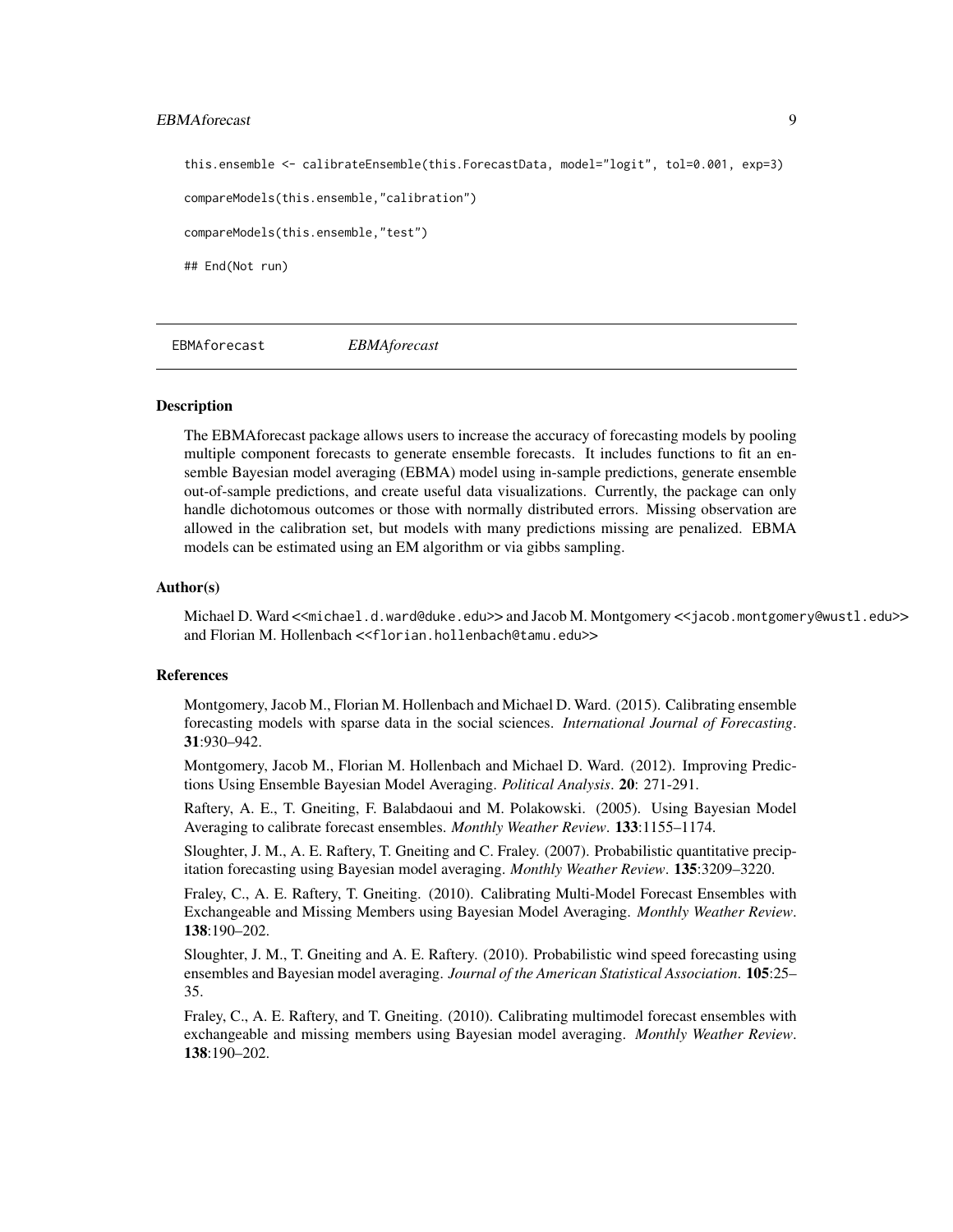## Examples

```
## Not run: demo(EBMAforecast)
demo(presForecast)
## End(Not run)
```
EBMApredict *EBMApredict*

## Description

Function allows users to create new predictions given an already estimated EBMA model This function produces predictions based on EBMA model weights and component model predictions.

## Usage

```
EBMApredict(EBMAmodel, Predictions, Outcome = NULL, ...)
```
## S4 method for signature 'ForecastData' EBMApredict(EBMAmodel, Predictions, Outcome = NULL, ...)

## Arguments

| EBMAmodel   | An estimated EBMA model object                                                                                      |
|-------------|---------------------------------------------------------------------------------------------------------------------|
| Predictions | A matrix with a column for each component model's predictions.                                                      |
| Outcome     | An optional vector containing the true values of the dependent variable for all<br>observations in the test period. |
| $\ddotsc$   | Not implemented                                                                                                     |

## Value

Returns a data of class 'FDatFitLogit' or FDatFitNormal, a subclass of 'ForecastData', with the following slots:

| predTest     | A matrix containing the predictions of all component models and the EBMA<br>model for all observations in the test period.                 |
|--------------|--------------------------------------------------------------------------------------------------------------------------------------------|
| period       | The period, "calibration" or "test", for which the statistics were calculated.                                                             |
| outcomeTest  | An optional vector containing the true values of the dependent variable for all<br>observations in the test period.                        |
| modelNames   | A character vector containing the names of all component models. If no model<br>names are specified, names will be assigned automatically. |
| modelWeights | A vector containing the model weights assigned to each model.                                                                              |

#### Author(s)

Michael D. Ward <<michael.d.ward@duke.edu>> and Jacob M. Montgomery <<jacob.montgomery@wustl.edu>> and Florian M. Hollenbach <<florian.hollenbach@tamu.edu>>

<span id="page-9-0"></span>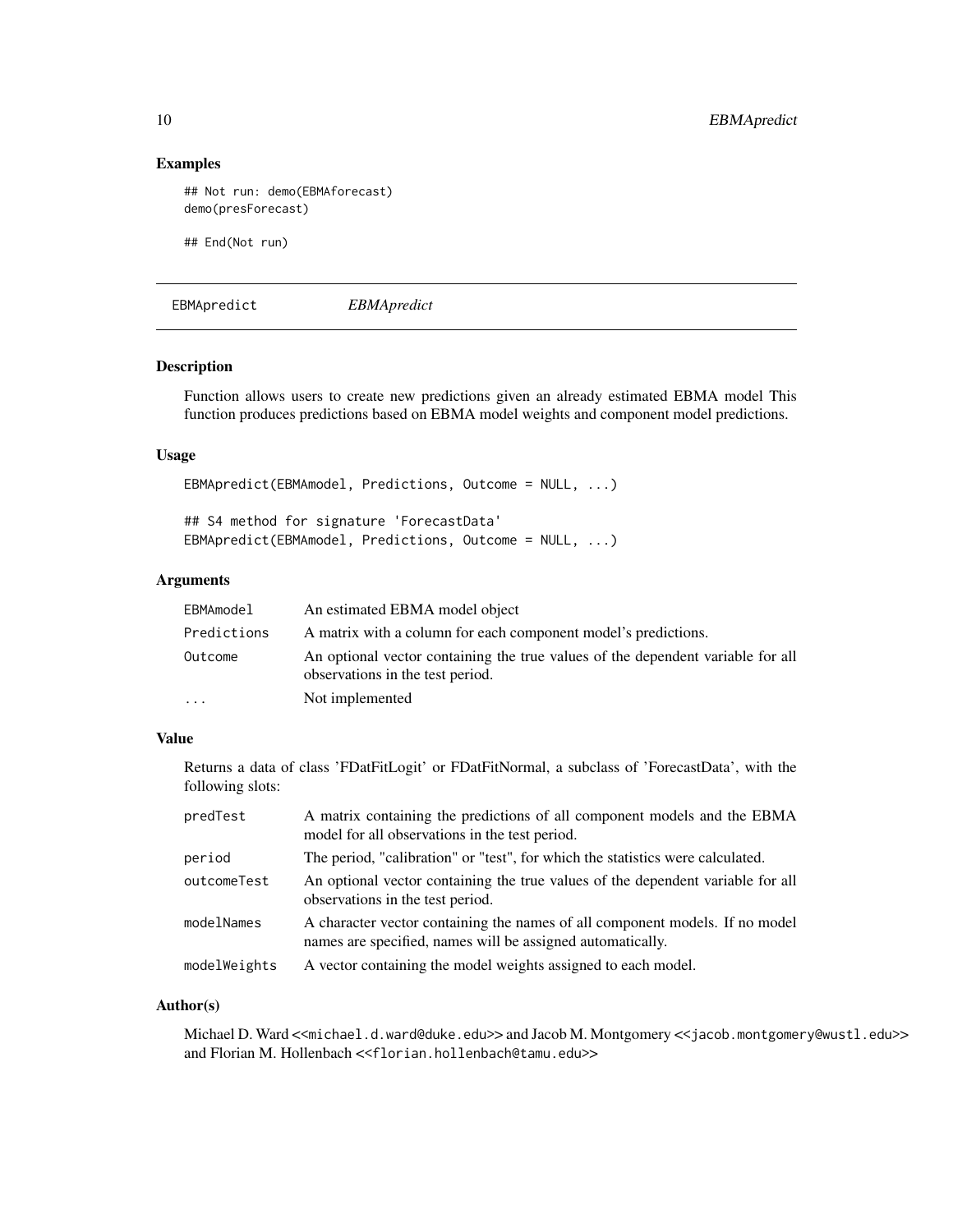## <span id="page-10-0"></span>ForecastData-class 11

#### References

Montgomery, Jacob M., Florian M. Hollenbach and Michael D. Ward. (2015). Calibrating ensemble forecasting models with sparse data in the social sciences. *International Journal of Forecasting*. 31(3): 930-942.

Montgomery, Jacob M., Florian M. Hollenbach and Michael D. Ward. (2012). Improving Predictions Using Ensemble Bayesian Model Averaging. *Political Analysis*. 20: 271-291.

ForecastData-class *An ensemble forecasting data object*

#### Description

Objects of class ForecastData are used in the calibrateEnsemble function. Datasets should be converted into an object of class ForecastData using the makeForecastData function. Individual slots of the ForecastData object can be accessed and changed using the get and set functions respectively. Missing observations in the prediction calibration set are allowed.

## Details

@slot predCalibration An array containing the predictions of all component models for the observations in the calibration period. @slot predTest An array containing the predictions of all component models for all the observations in the test period. @slot outcomeCalibration A vector containing the true values of the dependent variable for all observations in the calibration period. @slot outcomeTest A vector containing the true values of the dependent variable for all observations in the test period. @slot modelNames A character vector containing the names of all component models.

### Examples

```
## Not run:
data(calibrationSample)
data(testSample)
```

```
this.ForecastData <- makeForecastData(.predCalibration=calibrationSample[,c("LMER", "SAE", "GLM")],
.outcomeCalibration=calibrationSample[,"Insurgency"],.predTest=testSample[,c("LMER", "SAE", "GLM")],
.outcomeTest=testSample[,"Insurgency"], .modelNames=c("LMER", "SAE", "GLM"))
```

```
### to acces individual slots in the ForecastData object
getPredCalibration(this.ForecastData)
getOutcomeCalibration(this.ForecastData)
getPredTest(this.ForecastData)
getOutcomeTest(this.ForecastData)
getModelNames(this.ForecastData)
```
### to assign individual slots, use set functions

```
setPredCalibration(this.ForecastData)<-calibrationSample[,c("LMER", "SAE", "GLM")]
setOutcomeCalibration(this.ForecastData)<-calibrationSample[,"Insurgency"]
setPredTest(this.ForecastData)<-testSample[,c("LMER", "SAE", "GLM")]
```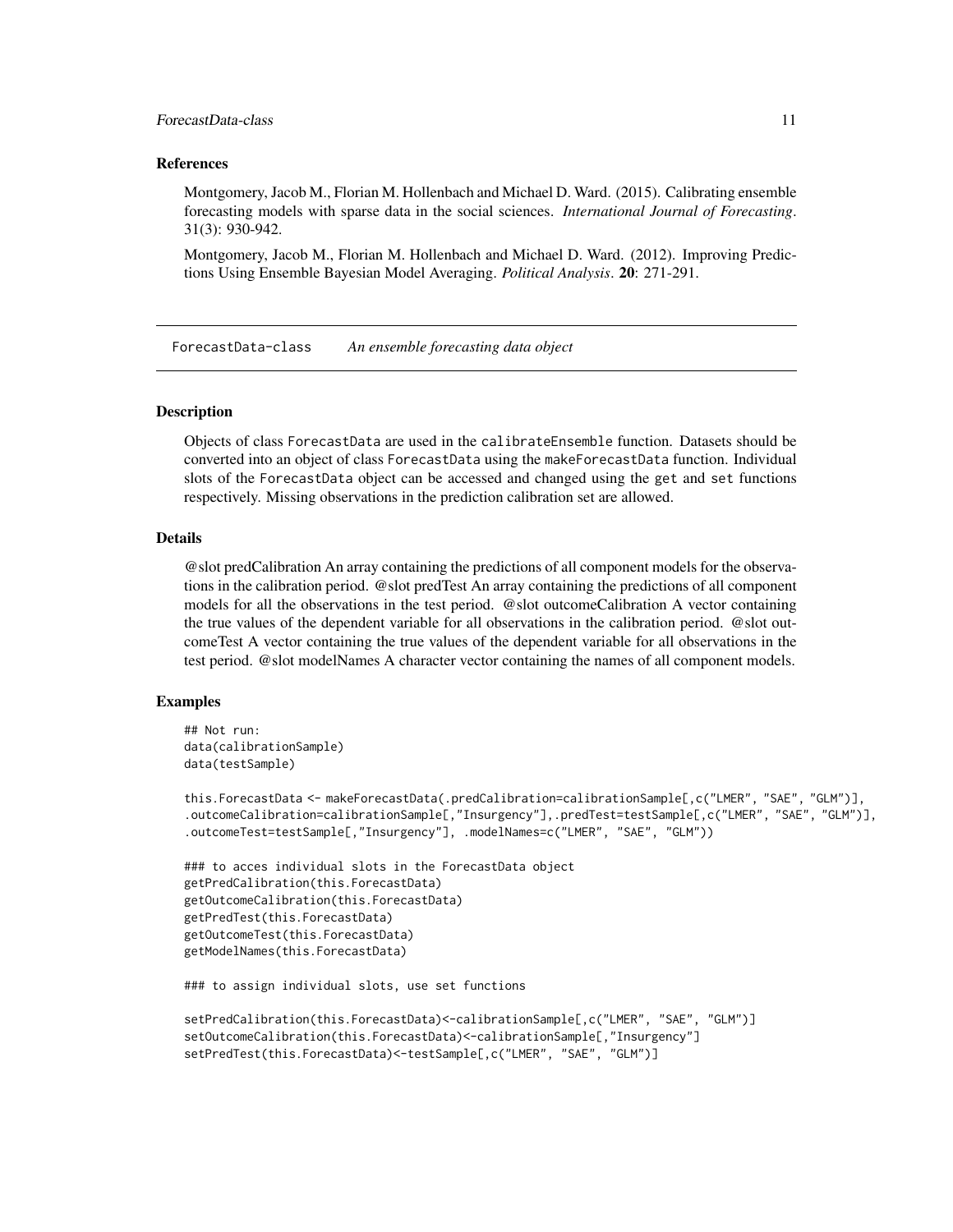```
setOutcomeTest(this.ForecastData)<-testSample[,"Insurgency"]
setModelNames(this.ForecastData)<-c("LMER", "SAE", "GLM")
```
## End(Not run)

makeForecastData *Build a ensemble forecasting data object*

## Description

This function uses the component model forecasts and dependent variable observations provided by the user to create an object of class ForecastData, which can then be used to calibrate and fit the ensemble. Individual slots of the ForecastData object can be accessed and changed using the get and set functions respectively. Missing predictions are allowed in the calibration set.

#### Usage

```
makeForecastData(
  .predCalibration = array(NA, dim = c(0, 0, 0)),.predTest = array(NA, dim = c(0, 0, 0)),.outcomeCalibration = numeric(),.outcomeTest = numeric(),
  .modelNames = character(),
  ...
)
## S4 method for signature 'ANY'
makeForecastData(
  .predCalibration,
  .predTest,
  .outcomeCalibration,
  .outcomeTest,
  .modelNames
\lambda
```
#### Arguments

.predCalibration

A matrix with the number of rows being the number of observations in the calibration period and a column with calibration period predictions for each model.

.predTest A vector with the number of rows being the number of observations in the test period and a column with test period predictions for each model.

.outcomeCalibration

A vector with the true values of the dependent variable for each observation in the calibration period.

<span id="page-11-0"></span>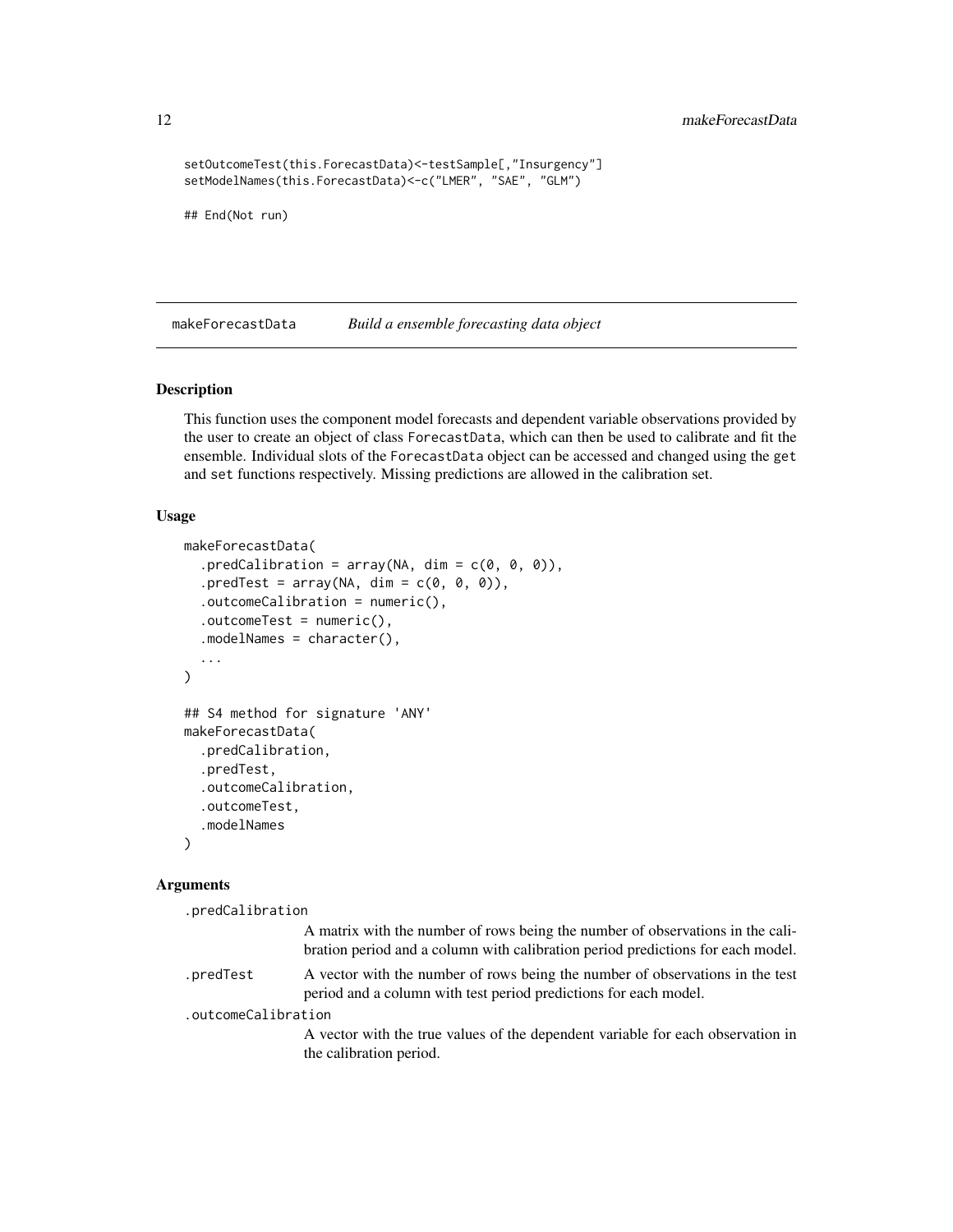| .outcomeTest | A vector with the true values of the dependent variable for each observation in<br>the test period. |
|--------------|-----------------------------------------------------------------------------------------------------|
| .modelNames  | A vector of length p with the names of the component models.                                        |
| $\ddotsc$    | Additional arguments not implemented                                                                |

#### Value

A data object of the class 'ForecastData' with the following slots:

| predCalibration    |                                                                                                                                            |  |
|--------------------|--------------------------------------------------------------------------------------------------------------------------------------------|--|
|                    | An array containing the predictions of all component models for all observations<br>in the calibration period.                             |  |
| predTest           | An array containing the predictions of all component models for all observations<br>in the test period.                                    |  |
| outcomeCalibration |                                                                                                                                            |  |
|                    | A vector containing the true values of the dependent variable for all observations<br>in the calibration period.                           |  |
| outcomeTest        | A vector containing the true values of the dependent variable for all observations<br>in the test period.                                  |  |
| modelNames         | A character vector containing the names of all component models. If no model<br>names are specified, names will be assigned automatically. |  |

## Examples

```
## Not run:
data(calibrationSample)
data(testSample)
this.ForecastData <- makeForecastData(.predCalibration=calibrationSample[,c("LMER", "SAE", "GLM")],
.outcomeCalibration=calibrationSample[,"Insurgency"],.predTest=testSample[,c("LMER", "SAE", "GLM")],
.outcomeTest=testSample[,"Insurgency"], .modelNames=c("LMER", "SAE", "GLM"))
```

```
### to acces individual slots in the ForecastData object
getPredCalibration(this.ForecastData)
getOutcomeCalibration(this.ForecastData)
getPredTest(this.ForecastData)
getOutcomeTest(this.ForecastData)
getModelNames(this.ForecastData)
```
### to assign individual slots, use set functions

```
setPredCalibration(this.ForecastData)<-calibrationSample[,c("LMER", "SAE", "GLM")]
setOutcomeCalibration(this.ForecastData)<-calibrationSample[,"Insurgency"]
setPredTest(this.ForecastData)<-testSample[,c("LMER", "SAE", "GLM")]
setOutcomeTest(this.ForecastData)<-testSample[,"Insurgency"]
setModelNames(this.ForecastData)<-c("LMER", "SAE", "GLM")
```
## End(Not run)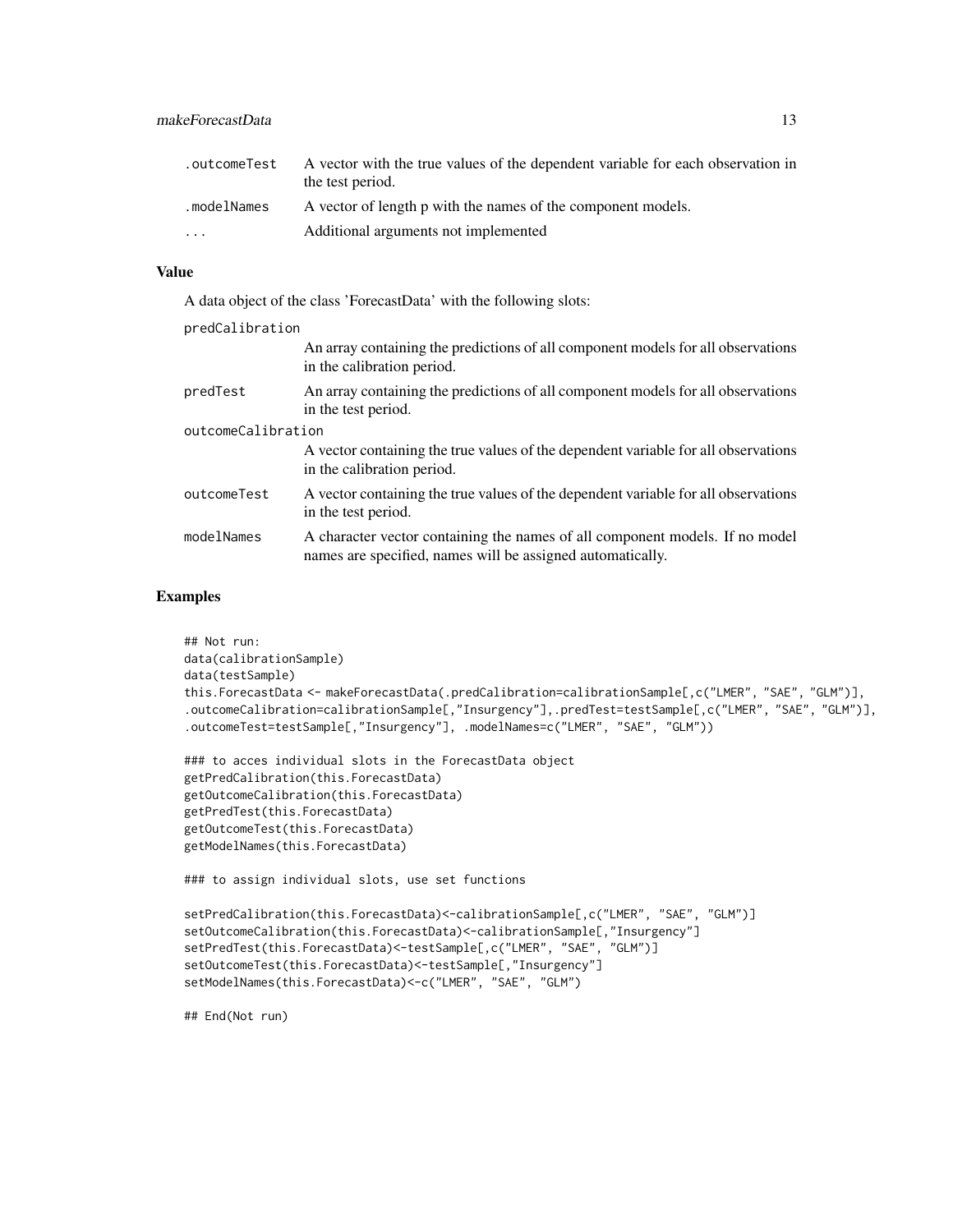<span id="page-13-0"></span>presidentialForecast *Sample data Presidential Election*

#### Description

This includes the data for the presidential election forecasting example in Montgomery, Hollenbach and Ward (2012). The data ranges from 1952 to 2008 and includes predictions for the six different component models included in the Ensemble model. Users may split the sample into calibration and test sample.

#### Usage

presidentialForecast

#### Format

An object of class data. frame with 15 rows and 7 columns.

## Details

The variables included in the dataset are:

- Campbell Predictions of Campbell's "Trial-Heat and Economy Model" (Campbell 2008).
- Abramowitz Predictions of Abramowitz's "Time for Change Model" (Abramowitz 2008).
- Hibbs Predictions for the "Bread and Peace Model" created by Douglas Hibbs (2008).
- Fair Forecasts from Fair's presidential vote share model (2010).
- Lewis-Beck/Tien Predictions from the "Jobs Model Forecast" by Michael Lewis-Beck and Charles Tien (2008).
- EWT2C2 Predictions from the model in Column 2 in Table 2 by Erickson and Wlezien (2008).
- Actual The true values of the dependent variable, i.e. the incumbent-party voteshare in each presidential election in the sample.

#### References

Montgomery, Jacob M., Florian M. Hollenbach and Michael D. Ward. (2012). Improving Predictions Using Ensemble Bayesian Model Averaging. *Political Analysis*. 20: 271-291.

Montgomery, Jacob M., Florian M. Hollenbach and Michael D. Ward. (2015). Calibrating ensemble forecasting models with sparse data in the social sciences. *International Journal of Forecasting*. 31:930–942.

Campbell, James E. 2008. The trial-heat forecast of the 2008 presidential vote: Performance and value considerations in an open-seat election. *PS: Political Science & Politics* 41:697-701.

Hibbs, Douglas A. 2000. Bread and peace voting in U.S presidential elections. *Public Choice* 104:149-180.

Fair, Ray C. 2010. Presidential and Congressional vote-share equations: November 2010 update. Working Paper. Yale University.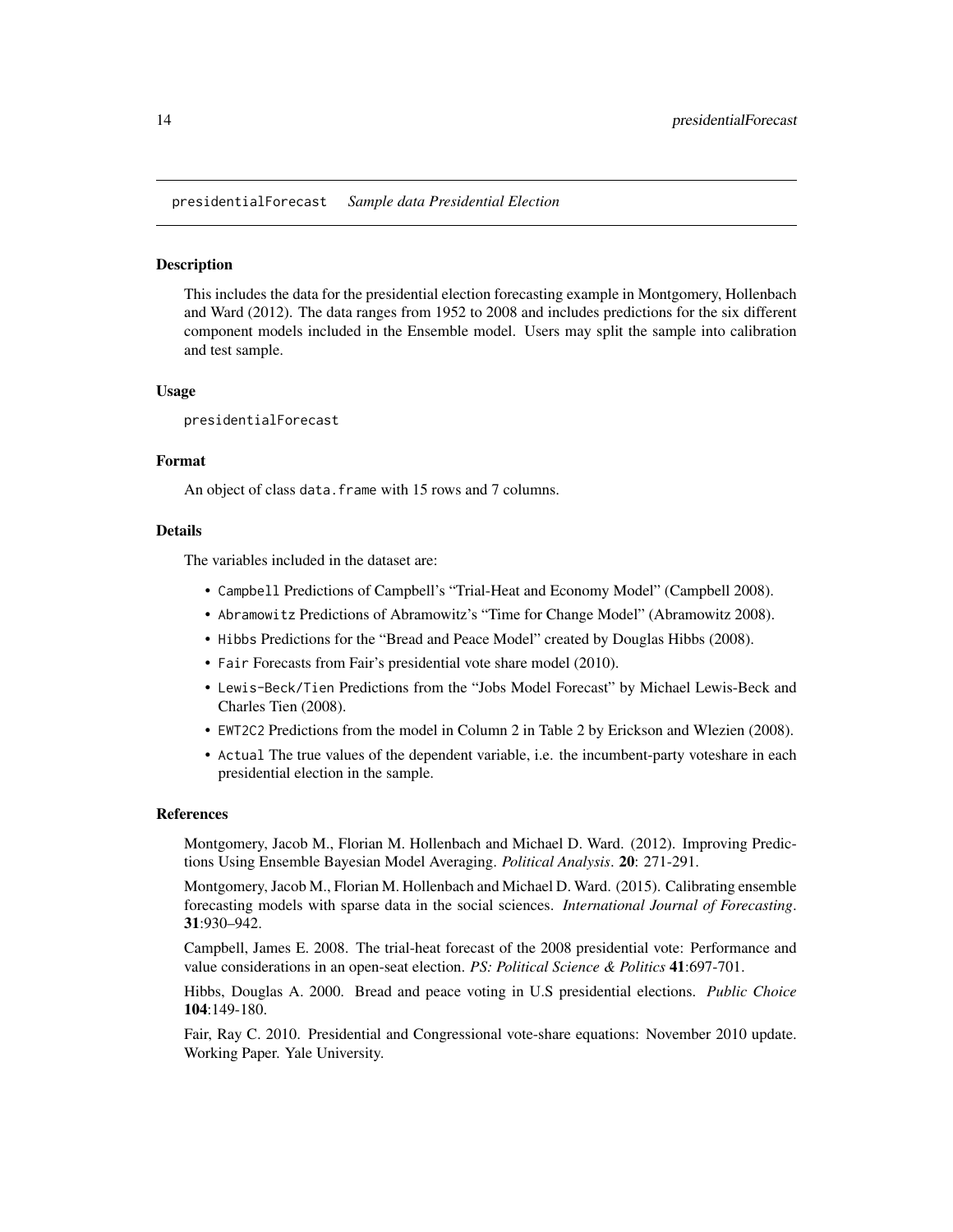<span id="page-14-0"></span>Lewis-Beck, Michael S. and Charles Tien. 2008. The job of president and the jobs model forecast: Obama for '08? *PS: Political Science & Politics* 41:687-690.

Erikson, Robert S. and Christopher Wlezien. 2008. Leading economic indicators, the polls, and the presidential vote. *PS: Political Science & Politics* 41:703-707.

print,ForecastData-method

*Print and Show methods for forecast data*

#### Description

Functions to print and show the contents of a data object of the class 'ForecastData' or 'Summary-ForecastData'.

#### Usage

## S4 method for signature 'ForecastData' print(x, digits =  $3, ...$ ) ## S4 method for signature 'ForecastData' show(object)

## S4 method for signature 'SummaryForecastData' print(x, digits =  $3, ...$ )

## S4 method for signature 'SummaryForecastData' show(object)

```
## S4 method for signature 'ForecastData'
print(x, \text{ digits} = 3, \ldots)
```
## S4 method for signature 'ForecastData' show(object)

### Arguments

| $\mathsf{x}$ | An object of the class 'ForecastData' or 'SummaryForecastData'.                    |
|--------------|------------------------------------------------------------------------------------|
| digits       | An integer specifying the number of significant digits to print. The default is 3. |
| $\cdots$     | Not implemented                                                                    |
| object       | An object of the class 'ForecastData' or 'SummaryForecastData'.                    |

#### Author(s)

Michael D. Ward <<michael.d.ward@duke.edu>> and Jacob M. Montgomery <<jacob.montgomery@wustl.edu>> and Florian M. Hollenbach <<florian.hollenbach@tamu.edu>>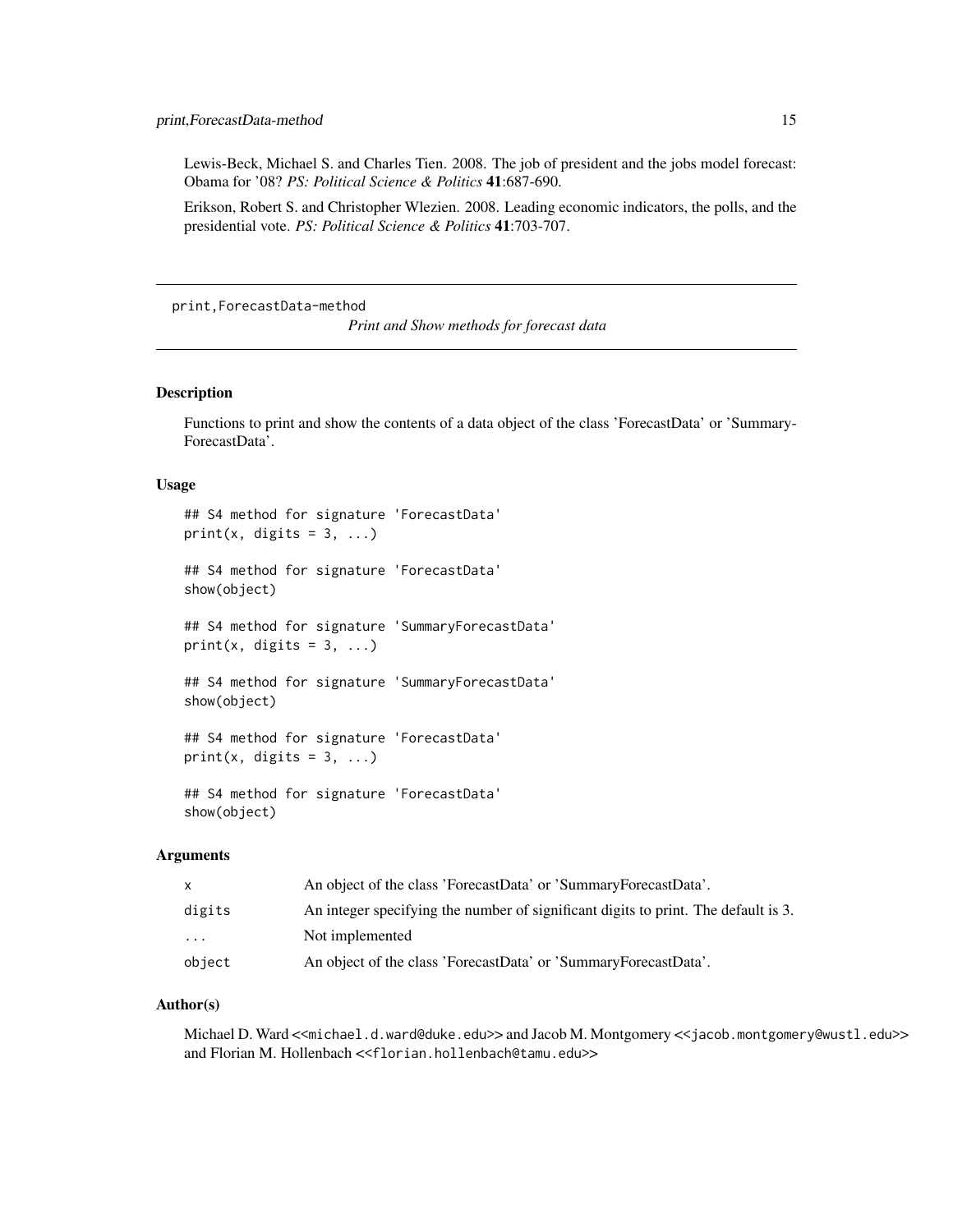## References

Montgomery, Jacob M., Florian M. Hollenbach and Michael D. Ward. (2015). Calibrating ensemble forecasting models with sparse data in the social sciences. *International Journal of Forecasting*. 31: 930-942.

Montgomery, Jacob M., Florian M. Hollenbach and Michael D. Ward. (2012). Improving Predictions Using Ensemble Bayesian Model Averaging. *Political Analysis*. 20: 271-291.

## Examples

```
## Not run: data(calibrationSample)
```

```
data(testSample)
```

```
this.ForecastData <- makeForecastData(.predCalibration=calibrationSample[,c("LMER", "SAE", "GLM")],
.outcomeCalibration=calibrationSample[,"Insurgency"],.predTest=testSample[,c("LMER", "SAE", "GLM")],
.outcomeTest=testSample[,"Insurgency"], .modelNames=c("LMER", "SAE", "GLM"))
```

```
this.ensemble <- calibrateEnsemble(this.ForecastData, model="logit", tol=0.001,exp=3)
```

```
summary.object <- summary(this.ensemble, period="calibration")
print(summary.object)
show(summary.object)
```

```
## End(Not run)
```
setPredCalibration<- *"Set" functions*

## Description

To assign individual slots, use set functions

## Usage

```
setPredCalibration(object) <- value
```
## S4 replacement method for signature 'ForecastData' setPredCalibration(object) <- value

setPredTest(object) <- value

## S4 replacement method for signature 'ForecastData' setPredTest(object) <- value

setOutcomeCalibration(object) <- value

## S4 replacement method for signature 'ForecastData'

<span id="page-15-0"></span>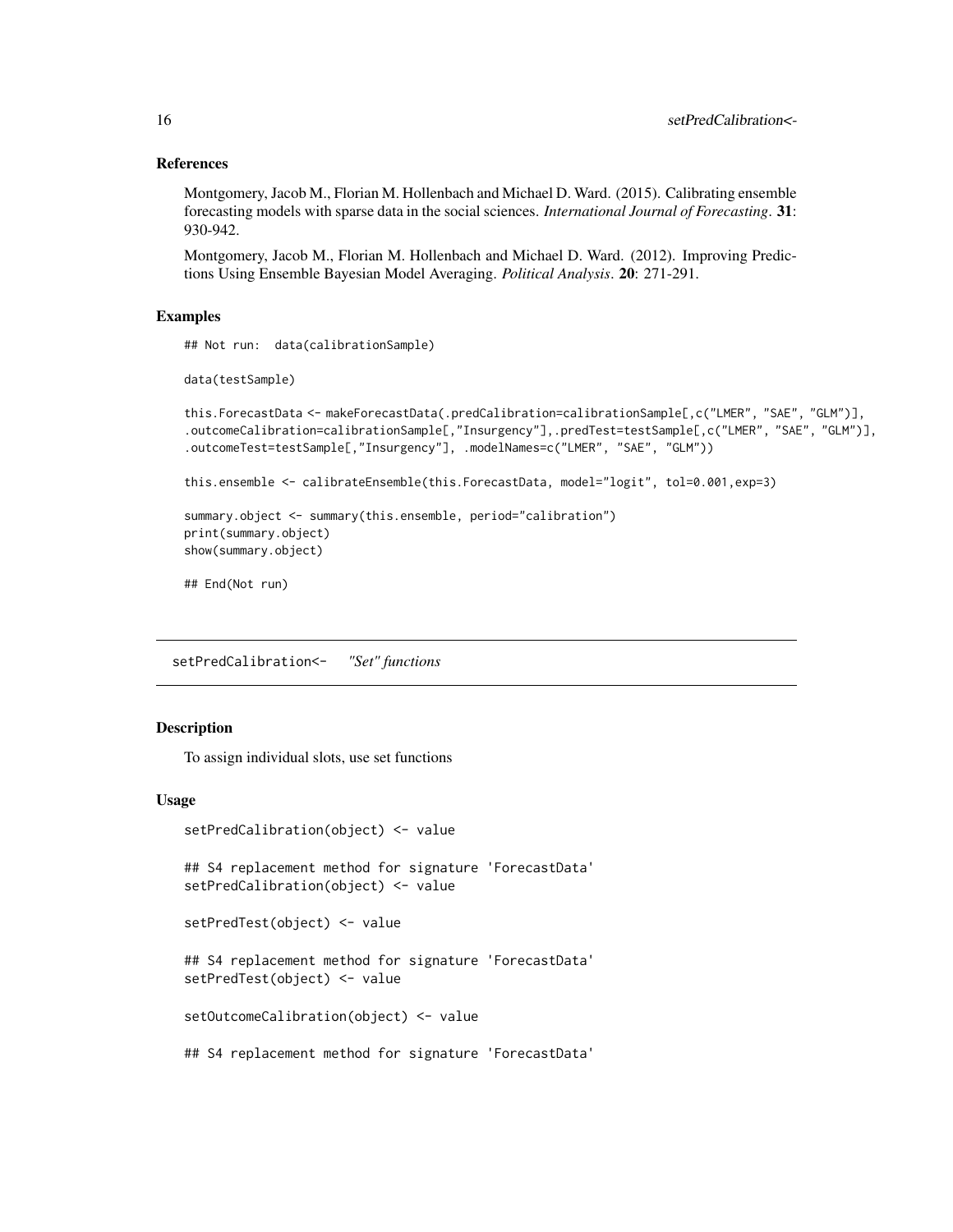## setPredCalibration <- 17

```
setOutcomeCalibration(object) <- value
setOutcomeTest(object) <- value
## S4 replacement method for signature 'ForecastData'
setOutcomeTest(object) <- value
setModelNames(object) <- value
## S4 replacement method for signature 'ForecastData'
setModelNames(object) <- value
```
## Arguments

| object | The object to which values are assigned. |
|--------|------------------------------------------|
| value  | Values to be assigned.                   |

#### Value

A data object of the class 'ForecastData' with the following slots:

| predCalibration    |                                                                                                                                            |  |
|--------------------|--------------------------------------------------------------------------------------------------------------------------------------------|--|
|                    | An array containing the predictions of all component models for all observations<br>in the calibration period.                             |  |
| predTest           | An array containing the predictions of all component models for all observations<br>in the test period.                                    |  |
| outcomeCalibration |                                                                                                                                            |  |
|                    | A vector containing the true values of the dependent variable for all observations<br>in the calibration period.                           |  |
| outcomeTest        | A vector containing the true values of the dependent variable for all observations<br>in the test period.                                  |  |
| modelNames         | A character vector containing the names of all component models. If no model<br>names are specified, names will be assigned automatically. |  |

#### Author(s)

Michael D. Ward <<michael.d.ward@duke.edu>> and Jacob M. Montgomery <<jacob.montgomery@wustl.edu>> and Florian M. Hollenbach <<florian.hollenbach@tamu.edu>>

## References

Montgomery, Jacob M., Florian M. Hollenbach and Michael D. Ward. (2012). Improving Predictions Using Ensemble Bayesian Model Averaging. *Political Analysis*. 20: 271-291.

Montgomery, Jacob M., Florian M. Hollenbach and Michael D. Ward. (2015). Calibrating ensemble forecasting models with sparse data in the social sciences. *International Journal of Forecasting*. 31:930–942.#'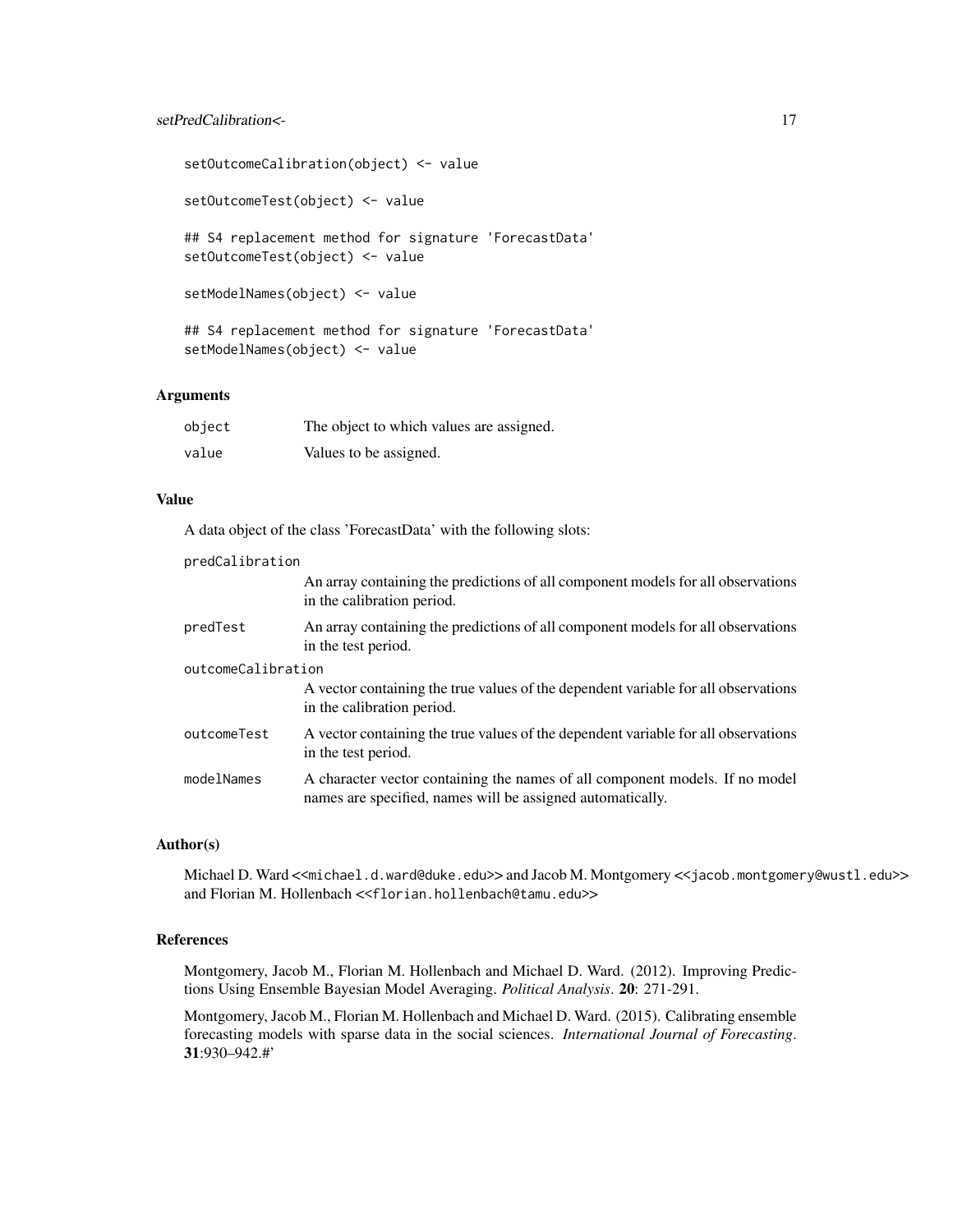### Examples

```
## Not run:
data(calibrationSample)
data(testSample)
setPredCalibration(this.ForecastData)<-calibrationSample[,c("LMER", "SAE", "GLM")]
setOutcomeCalibration(this.ForecastData)<-calibrationSample[,"Insurgency"]
setPredTest(this.ForecastData)<-testSample[,c("LMER", "SAE", "GLM")]
setOutcomeTest(this.ForecastData)<-testSample[,"Insurgency"]
setModelNames(this.ForecastData)<-c("LMER", "SAE", "GLM")
```
## End(Not run)

SummaryForecastData-class

*Summarize and Plot Ensemble models*

#### Description

These functions summarize and plot Ensemble models that have been fit previously by the user.

#### Usage

```
## S4 method for signature 'FDatFitLogit'
summary(
  object,
  period = "calibration",
  fitStatistics = c("brier", "auc", "perCorrect", "pre"),
  threshold = 0.5,
  baseModel = 0,
  showCoefs = TRUE,
  ...
)
## S4 method for signature 'FDatFitNormal'
summary(
  object,
  period = "calibration",
  fitStatistics = c("rmse", "mae"),
  threshold = 0.5,
  baseModel = 0,
  showCoefs = TRUE,
  ...
)
## S4 method for signature 'FDatFitLogit'
```
<span id="page-17-0"></span>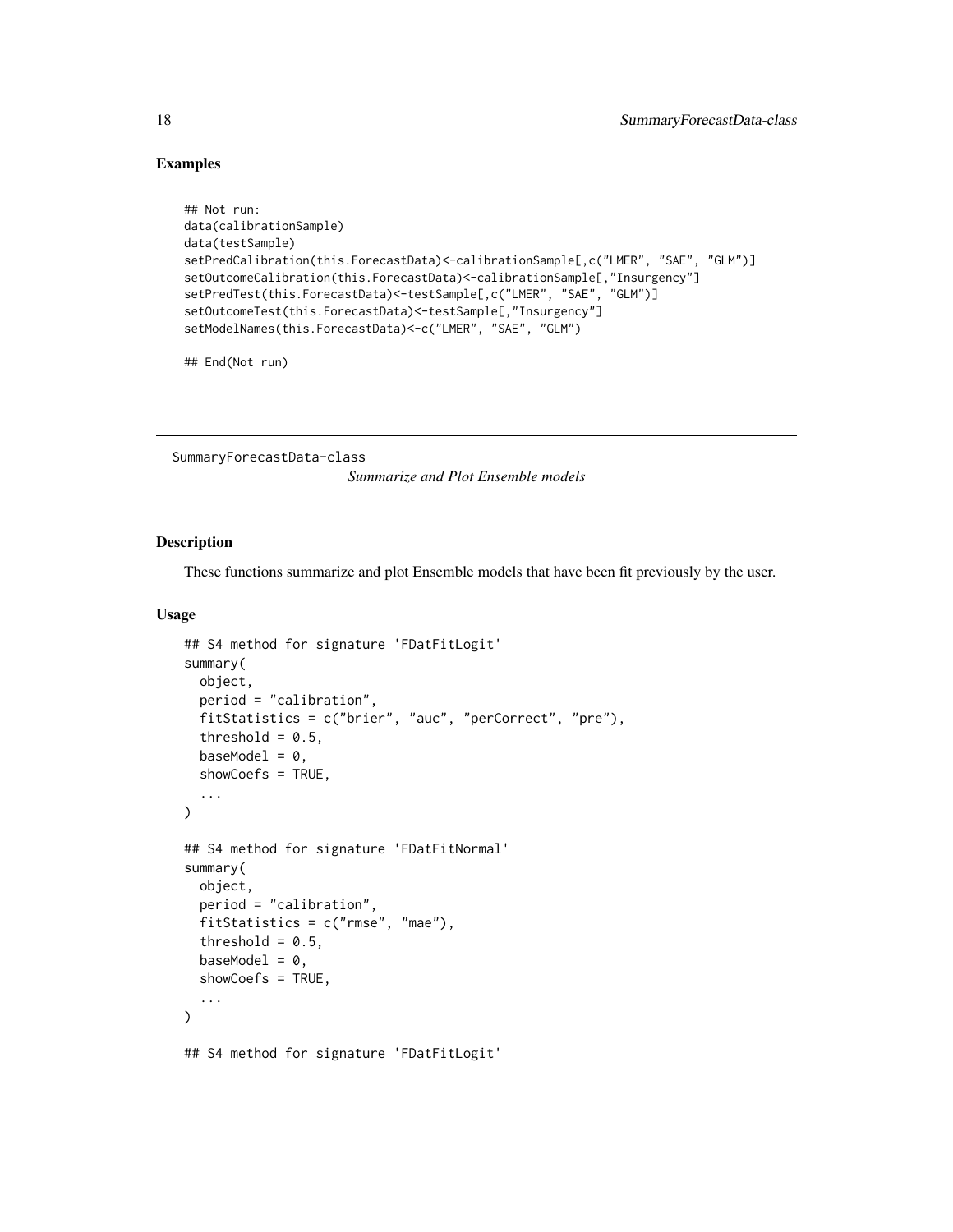```
plot(
 x,
 period = "calibration",
 subset = 1,
 mainLabel = ",
 xLab = "",yLab = " "\text{cols} = 1,
  ...
\mathcal{L}## S4 method for signature 'FDatFitNormal'
plot(
 x,
 period = "calibration",
 subset = 1,
 mainLabel = paste("Observation", subset),
 xLab = "Outcome",
 yLab = "Posterior Probability",
 cols = 2:(length(x@modelNames) + 1),
  ...
\mathcal{L}
```
## Arguments

| object        | An object of the subclass "FDatFitLogit" or "FDatFitNormal".                                                                                                                                                                                                                                                                                                                                          |
|---------------|-------------------------------------------------------------------------------------------------------------------------------------------------------------------------------------------------------------------------------------------------------------------------------------------------------------------------------------------------------------------------------------------------------|
| period        | The period for which the summary should be provided or plot produced, either<br>"calibration" or "test". The default is "calibration".                                                                                                                                                                                                                                                                |
| fitStatistics | A vector naming statistics that should be calculated. Possible values for ob-<br>jects in the "FDatFitLogit" subclass include "auc", "brier", "percCorrect", "pre".<br>Possible values for objects in the "FDatFitNormal" subclass include "rmse" and<br>"mae." The default is for all statistics to be calculated. Additional metrics will<br>be made available in a future release of this package. |
| threshold     | The threshold used to calculate when a "positive" prediction is made for a model.<br>The default is 0.5. Not used for objects of the "FDatFitNormal" subclass.                                                                                                                                                                                                                                        |
| baseModel     | A vector containing predictions used to calculate proportional reduction of error<br>("pre"). The default is 0. Not used for objects of the "FDatFitNormal" subclass.                                                                                                                                                                                                                                 |
| showCoefs     | A logical indicating whether model coefficients from the ensemble should be<br>shown. The default is TRUE.                                                                                                                                                                                                                                                                                            |
| .             | Not implemented                                                                                                                                                                                                                                                                                                                                                                                       |
| X             | An object of class "FDatFitLogit" or "FDatFitNormal"                                                                                                                                                                                                                                                                                                                                                  |
| subset        | The row names or numbers for the observations the user wishes to plot. The<br>default is the first row. Only implemented for the subclass "FDatFitNormal".                                                                                                                                                                                                                                            |
| mainLabel     | A vector strings to appear at the top of each predictive posterior plot. Only<br>implemented for the subclass "FDatFitNormal"                                                                                                                                                                                                                                                                         |
| xLab          | The label for the x-axis. Only implemented for the subclass "FDatFitNormal"                                                                                                                                                                                                                                                                                                                           |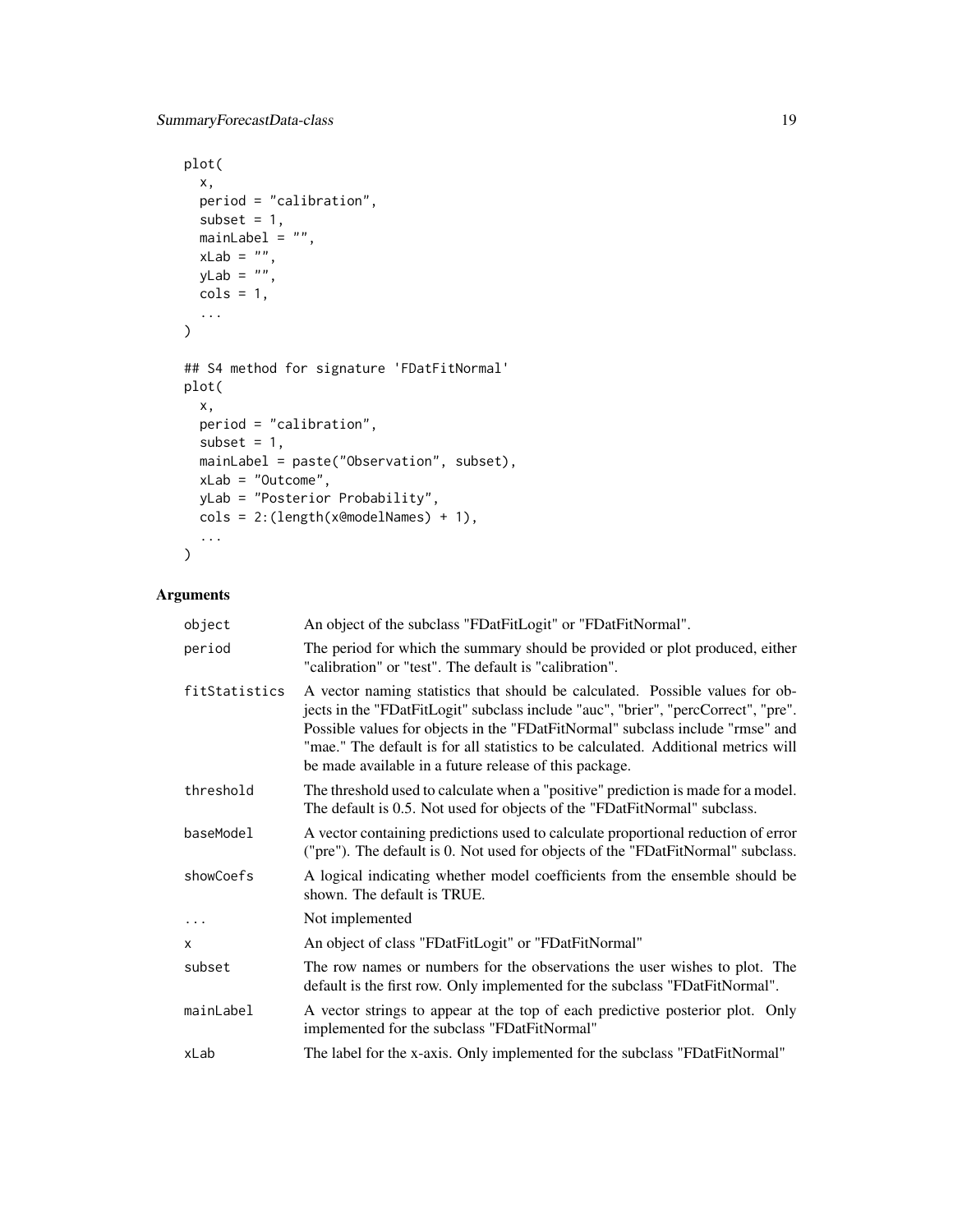| vLab | The label for the y-axis. Only implemented for the subclass "FDatFitNormal"     |
|------|---------------------------------------------------------------------------------|
| cols | A vector containing the color for plotting the predictive PDF of each component |
|      | model forecast. The default is a unique color for each PDF. Only implemented    |
|      | for the subclass "FDatFitNormal"                                                |

#### Value

Either a plot or a data object of the class 'SummaryForecastData'. The data object has the following slots:

```
summaryData Under the default, the function produces a matrix containing one row for each
                  model plus one row for the EBMA forecast. The first column is always the
                 model weights assigned to the component models. The second and third columns
                  display the model parameters for the transformation of the component models.
                  The remaining columns are the requested fit statistics for all models, as cal-
                  culated by the copareModels function. If showCoefs=FALSE, then the model
                  parameters will not be shown.
```
#### Author(s)

Michael D. Ward <<michael.d.ward@duke.edu>> and Jacob M. Montgomery <<jacob.montgomery@wustl.edu>> and Florian M. Hollenbach <<florian.hollenbach@tamu.edu>>

#### References

Raftery, A. E., T. Gneiting, F. Balabdaoui and M. Polakowski. (2005). Using Bayesian Model Averaging to calibrate forecast ensembles. *Monthly Weather Review*. 133:1155–1174.

Greenhill, B., M.D. Ward, A. Sacks. (2011). The Separation Plot: A New Visual Method For Evaluating the Fit of Binary Data. *American Journal of Political Science*.55: 991–1002.

Montgomery, Jacob M., Florian M. Hollenbach and Michael D. Ward. (2012). Improving Predictions Using Ensemble Bayesian Model Averaging. *Political Analysis*. 20: 271-291.

Montgomery, Jacob M., Florian M. Hollenbach and Michael D. Ward. (2015). Calibrating ensemble forecasting models with sparse data in the social sciences. *International Journal of Forecasting*. 31:930–942.

#### Examples

```
## Not run: data(calibrationSample)
data(testSample)
```

```
this.ForecastData <- makeForecastData(.predCalibration=calibrationSample[,c("LMER", "SAE", "GLM")],
.outcomeCalibration=calibrationSample[,"Insurgency"],.predTest=testSample[,c("LMER", "SAE", "GLM")],
.outcomeTest=testSample[,"Insurgency"], .modelNames=c("LMER", "SAE", "GLM"))
```

```
this.ensemble <- calibrateEnsemble(this.ForecastData, model="logit", tol=0.001,exp=3)
```
summary(this.ensemble, period="calibration")

```
summary(this.ensemble, period="test",showCoefs=FALSE)
```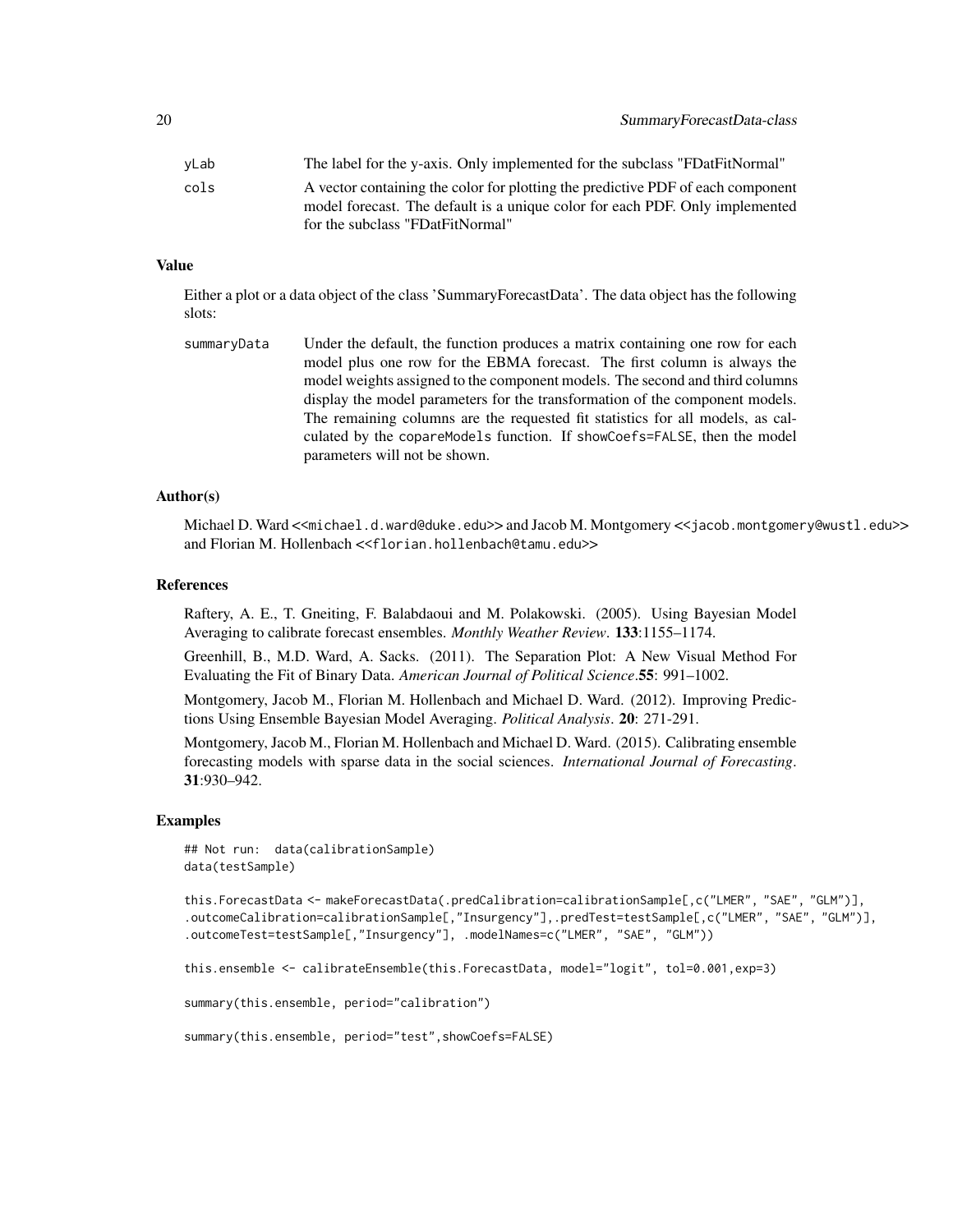## SummaryForecastData-class 21

## End(Not run)